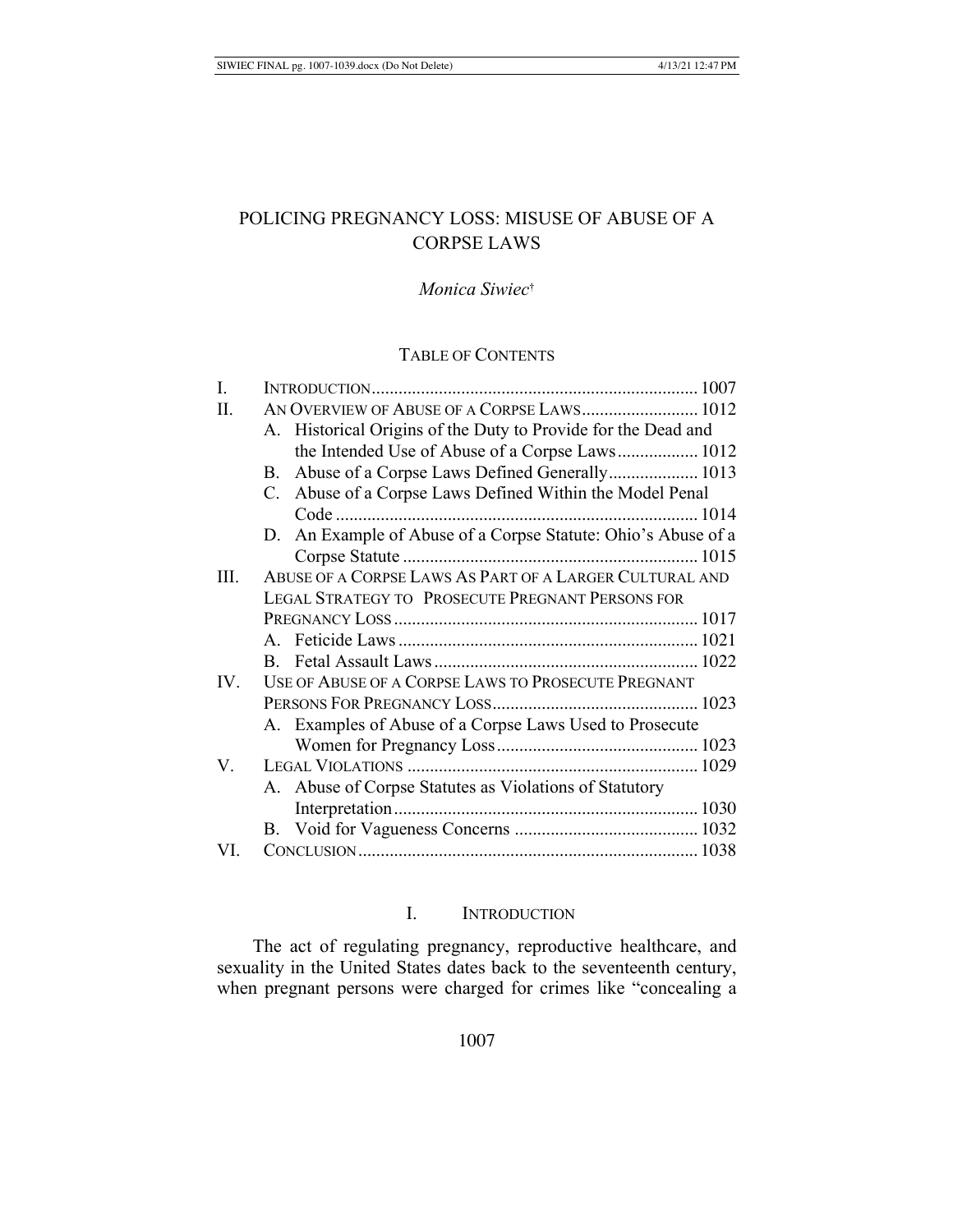birth" and could be detained and jailed for their pregnancy outcomes.<sup>1</sup> By the early twentieth century, "thirty-two states passed eugenic-sterilization laws," resulting in an estimated seventy thousand people being sterilized.<sup>2</sup> Just as recently as 2019, Utah criminalized sex between unmarried people.<sup>3</sup> State statutes that keep "women in line,"<sup>4</sup> including criminal statutes, such as abuse of a corpse laws, which this note will specifically examine, wrongly prosecute and charge pregnant persons for various forms of pregnancy loss. They are also a result of the structural racism<sup>5</sup> and social inequities that pregnant people experience, while attempting to access reproductive healthcare within the United States.<sup>6</sup> The use of these laws are part of a larger legal trend by states in their continued attempt to block access to reproductive care<sup>7</sup> by using various forms of intimidation tactics, which in turn impede pregnant persons from asserting control over their own bodies.<sup>8</sup>

<sup>&</sup>lt;sup>†</sup> J.D. Candidate, Benjamin N. Cardozo School of Law, 2021; B.A. School of Visual Arts. I would like to thank Professor Rebekah Diller for her continued mentorship and feedback throughout this process. I am also grateful to my parents Danuta and Eugeniusz Siwiec for their lasting encouragement and Carlos Salguero for his support.

<sup>1</sup> How My Stillbirth Became a Crime, N.Y. TIMES, https://www.nytimes.com/interactive/2018/12/28/opinion/stillborn-murder-charge.html (last visited Apr. 4, 2021).

<sup>2</sup> Andrea DenHoed, The Forgotten Lessons of the Eugenics Movement, THE NEW YORKER (Apr. 27, 2016), https://www.newyorker.com/books/page-turner/the-forgotten-lessons-of-the-american-eugenics-movement.

<sup>3</sup> Sasha Ingber, Utah Repeals 1973 Law That Criminalized Sex Outside of Marriage, NPR (Mar. 29, 2019), https://www.npr.org/2019/03/29/708042810/utah-repeals-1973-law-that-criminalized-sex-outside-of-marriage.

 $4$  Sara Boboltz,  $8$  Laws to Keep Women in Line That Are Somehow Still on the Books, THE HUFFINGTON POST, (Mar. 14, 2014), https://www.huffpost.com/entry/state-laws-women n 4937387.

<sup>5</sup> DOROTHY ROBERTS, KILLING THE BLACK BODY: RACE, REPRODUCTION, AND THE MEANING OF LIBERTY 6 (1998).

<sup>6</sup> Priscilla A. Ocen, *Birthing Injustice: Pregnancy as a Status Offense*, 85 GEO. WASH. L. REV. 1163, 1199-1200 (2017) ("Because of poor women's perceived deviation from prevailing gender norms and the expectations of motherhood, they are subjected to heightened forms of scrutiny by medical staff and more often referred to law enforcement for investigation.").

<sup>7</sup> State Attacks on Sexual and Reproductive Healthcare, PLANNED PARENTHOOD, https://www.plannedparenthoodaction.org/issues/state-attacks (last visited Apr. 4, 2021).

<sup>8</sup> Catherine Trautwein, After Abortion Ban Attempt in Alabama, a Flood of Confusion and Phone Calls, PBS (Aug. 27, 2019), https://www.pbs.org/wgbh/frontline/article/alabama-abortion-ban-clinic/ (Residents in Alabama were confused and realled the Reproductive Health Services asking about the legality of abortion in the state after Gov. Kay Ivey signed into law the Alabama Human Life Protection Act,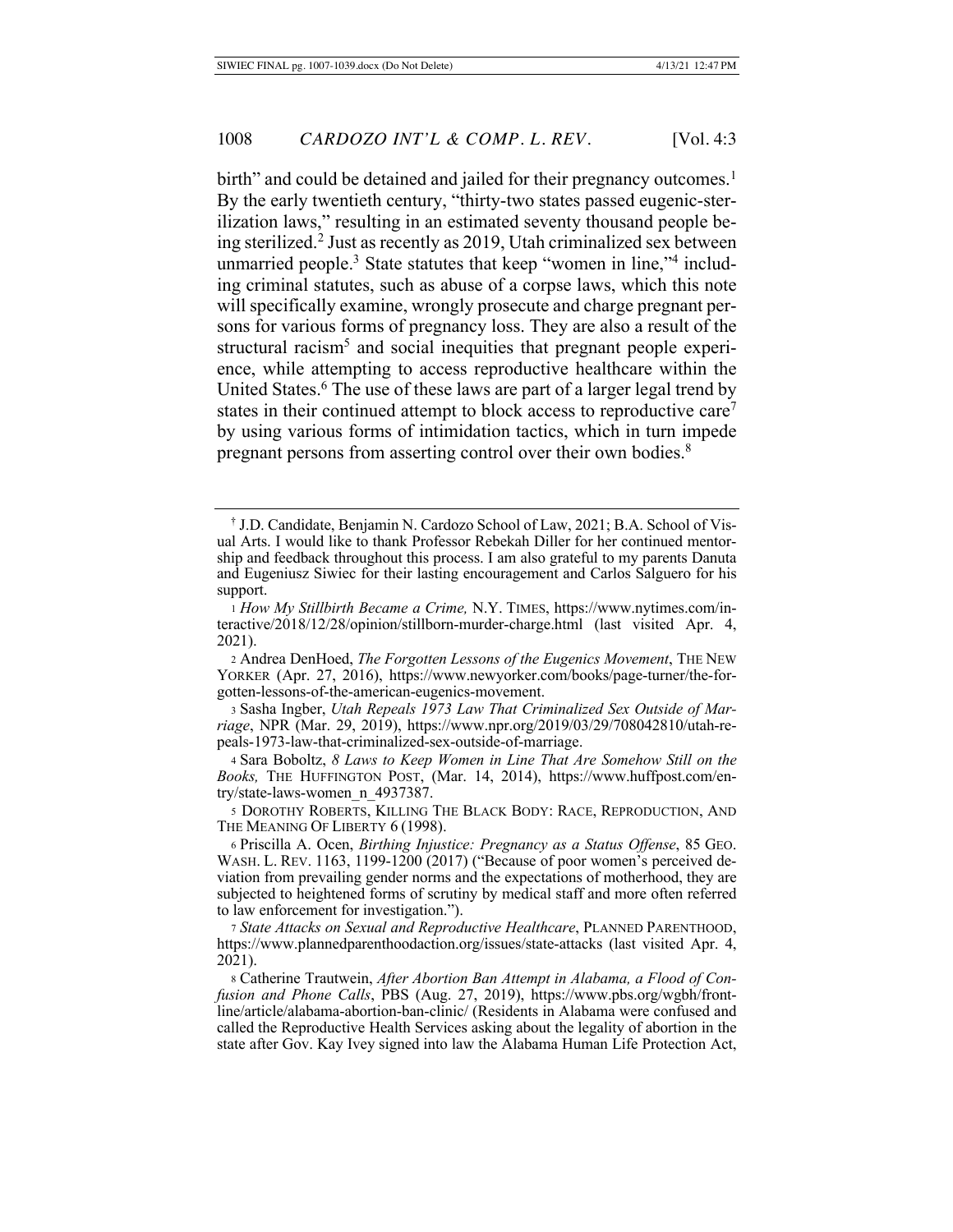It can be argued that this backlash by states was in response to the paramount decision of Roe v. Wade, which established women's constitutional right to access a legal abortion in the United States.<sup>9</sup> Since that landmark decision, and arguably as a consequence of it, individual states have repeatedly attempted to curtail this right by subjecting pregnant persons to these increasingly draconian laws.<sup>10</sup> These laws obstruct abortion  $access^{11}$  and, in turn, lead to an increase in the "deprivation<sup>[]</sup> of  $\Box$  liberty in its most concrete sense: physical liberty."<sup>12</sup> As evidenced by the closely followed and even more closely decided case of June Medical Services L.L.C. v. Russo,<sup>13</sup> abortion in the United States remains a hotly contested issue. With a "six-justice conservative"

10 An Overview of Abortion Laws, GUTTMACHER INST. (Jan. 1, 2020), https://www.guttmacher.org/state-policy/explore/overview-abortion-laws.

<sup>11</sup> See State Policies Protecting or Restricting Legal Status of Abortion, KFF (May 1, 2019), https://www.kff.org/womens-health-policy/state-indicator/state-policies-protecting-or-restricting-legal-status-of-abortion/?cur-

rentTimeframe=0&sortModel=%7B%22colId%22:%22Loca-

tion%22,%22sort%22:%22asc%22%7D; see also Elizabeth Nash, Unprecedented *Wave of Abortion Bans is an Urgent Call to Action, GUTTMACHER INST. (May 31,* 2019), https://www.guttmacher.org/article/2019/05/unprecedented-wave-abortionbans-urgent-call-action (Between January 1, 2011 and May 31, 2019, 479 abortion restrictions were enacted in 33 states, accounting for more than a third  $(37.7%)$  of the 1,271 abortion restrictions enacted since *Roe v. Wade* was decided in 1973).

12 See Lynn M. Paltrow & Jeanne Flavin, Arrests of and Forced Interventions on Pregnant Women in the United States, 1973–2005: Implications for Women's Legal Status and Public Health, 38 J. HEALTH POL. POL'Y L. 300 (2013) ("Our study examines cases in which a woman's pregnancy was a necessary factor leading to attempted and actual deprivations of her liberty in its most concrete sense: physical liberty.").

13 See generally June Medical Services L.L.C. v. Russo, 140 S. Ct. 2103 (2020) (The Supreme Court ruled on the constitutionality of a Louisiana law that requires doctors who perform abortions to have the right to admit patients at a nearby hospital, finding that the privileges requirement imposed an undue burden on a woman's constitutional right to choose to have an abortion).

which aimed to outlaw abortions in all cases except when the mother's life was at risk).

<sup>9</sup> Roe v. Wade, 410 U.S. 113 (1973) (The Supreme Court held that the Texas criminal abortion statutes prohibiting abortions at any stage of pregnancy except to save the life of the mother are unconstitutional; that prior to approximately the end of the first trimester the abortion decision and its effectuation must be left to the medical judgment of the pregnant woman's attending physician, subsequent to approximately the end of the first trimester the state may regulate abortion procedure in ways reasonably related to maternal health, and at the stage subsequent to viability the state may regulate and even proscribe abortion except where necessary in appropriate medical judgment for preservation of life or health of mother).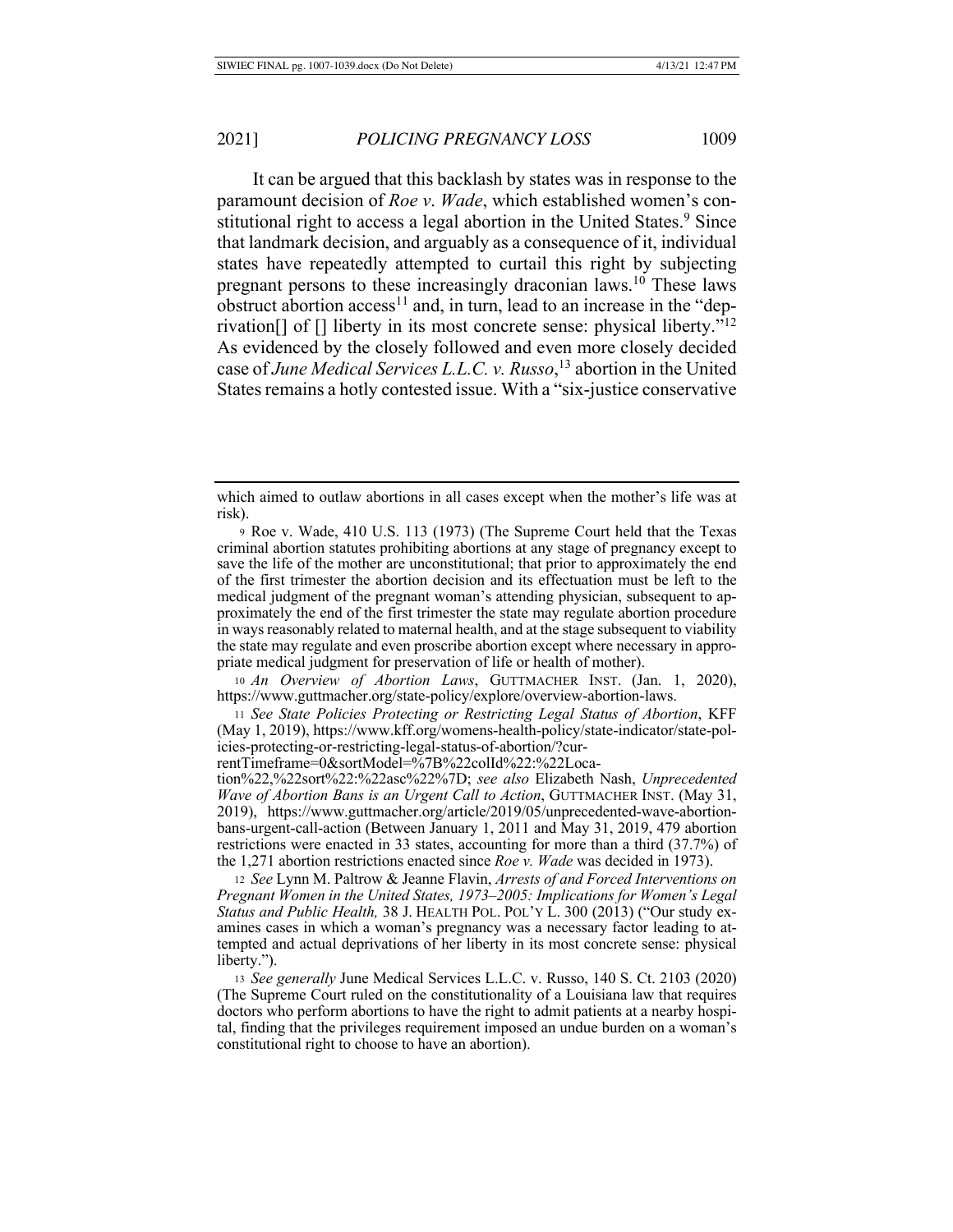supermajority" currently on the bench,<sup>14</sup> supporters of the right to reproductive healthcare are justifiably concerned about the retention of the right to abortion.

Within this context, laws, such as abuse of a corpse laws, continue this trend.<sup>15</sup> Women are being prosecuted by the application of these arcane statutes,  $16$  which generally "make it a criminal offense to mistreat or wrongfully dispose of a dead body prior to its lawful interment."<sup>17</sup> At common law, "any disposal of a dead body which was contrary to common decency" is considered an offense.<sup>18</sup> Abuse of a corpse laws are used to regulate undertakers, grave-robbers, desecration or mutilation of graves, tombstones, or monuments, wrongful autopsies, $^{19}$  and various other criminal offenses within the context of cemeteries, burial lots, and tombstones.<sup>20</sup> Some statutes penalize acts of necrophilia.<sup>21</sup>

17 John S. Herbrand, Validity, Construction, and Application of Statutes Making *it a Criminal Offense to Mistreat or Wrongfully Dispose of Dead Body,* 81 A.L.R. 3d 1071 (1978).

18 Id.

<sup>14</sup> Nina Totenberg, Supreme Court's New Supermajority: What It Means for Roe v. Wade, NPR (Dec. 31, 2020), https://www.npr.org/2020/12/31/951620847/supreme-courts-new-supermajority-what-it-means-for-roe-v-wade.

<sup>15</sup> Nina Liss-Schultz, Women Who Face Prosecution for Home Abortions Finally Have a Number to Call, MOTHER JONES (Oct. 30, 2018), https://www.motherjones.com/crime-justice/2018/10/self-induced-abortion-diy-home-prosecution-legal-help-1/ ("These laws [abuse of a corpse] were not written with abortion in mind, but prosecutors have been testing them.").

<sup>16</sup> When Prosecutors Jail a Mother for a Miscarriage, N.Y. TIMES (Dec. 28, 2018), https://www.nytimes.com/interactive/2018/12/28/opinion/abortion-pregnancy-pro-life.html [hereinafter When Prosecutors Jail a Mother for a Miscar- $^{rigge}.$ 

<sup>19</sup> Rakow v. State, 854 N.Y.S.2d 844, 914 (Ct. Cl. 2007) (Daughter brought an action against defendant State for damages resulting from an allegedly unauthorized autopsy performed on the daughter's father. The Court held that "emotional harm is recoverable where it is due to the negligent mishandling of the body of a close relative.").

<sup>20</sup> Constitutionality, Construction and Application of Criminal Statutes Specifically Denouncing Offenses Affecting Cemeteries, Burial Lots, Tombstones, and the Like, 132 A.L.R. 557 (1941) ("The criminal statutes and ordinances considered in this annotation may be generally characterized as those designed to penalize the desecration of places of burial, tombstones, markers, and other indicia of the last resting place of the human dead.").

<sup>21</sup> Tyler T. Ochoa & Christine Newman Jones, *Defiling the Dead: Necrophilia* and the Law, 18 WHITTIER L. REV. 539 (1997) (discussing that "some states have held or suggested that an abuse of corpse statute should not be construed to include sexual intercourse with a victim killed by the perpetrator, but that such acts should be prosecuted as rape or sodomy. Other states, however, have reached the opposite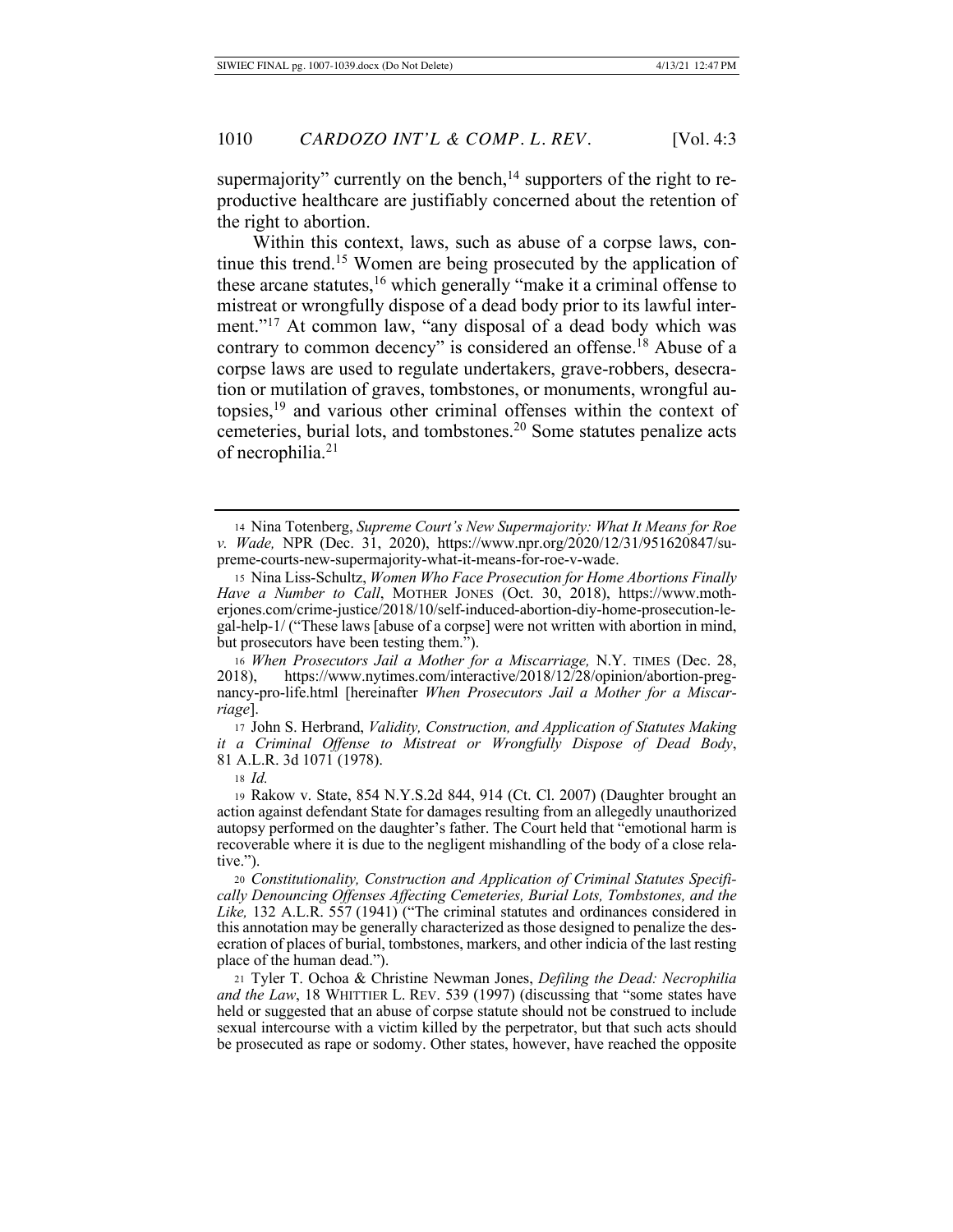Aside from these commonly accepted uses of abuse of a corpse laws, a number of prosecutors have exploitatively gone beyond these policy purposes and have brought charges against women for abuse of a corpse as a result of pregnancy loss. Examples, which will be discussed in greater detail later in this note, include the prosecutions of Brooke Skylar Richardson, who buried her fetus in her parent's backyard; Kalandra Lacy who had a miscarriage in the bathroom of her workplace and who placed the remains of her fetus in the alley located behind the restaurant where she worked; and Keysheonna Reed whose stillborn twins were found on the side of a road in a suitcase. These cases illustrate the continued trend of prosecutorial overreach to bring criminal charges against those who experience pregnancy loss, which has entrenched itself within the realm of reproductive access.<sup>22</sup>

This note considers the ways in which abuse of a corpse laws are just one tool that prosecutors use to charge pregnant persons for pregnancy loss, when more serious charges might fail. As this note will argue, abuse of a corpse statutes are just one way in which the government uses its power to oppress and subordinate women. First this note provides an overview of abuse of a corpse statutes and explains the historical origins of the duty to provide for the dead, in addition to noting the intended use of these laws. This Section will also define abuse of a corpse statutes, both generally and within the Model Penal Code, while giving an example of an abuse of a corpse statute in effect in Ohio—which happens to be a repeat offender in these cases. The note then proceeds to showcase how these laws are only one of the ways in which pregnant persons continue to be targeted within the criminal legal system, as these laws are part of a larger trend in which women are found criminally liable for allegedly causing the death of their own fetus.<sup>23</sup> These laws will be contextualized with others

conclusion. In Kentucky, for example, legislative commentary makes it clear that acts of necrophilia are punished as abuse of corpse, and not rape.").

<sup>22</sup> Linda C. Fentiman, *In the Name of Fetal Protection: Why American Prosecufors Pursue Pregnant Drug Users (And Other Countries Don't)*, 18 COLUM. J. GENDER & L.J. 647 (2009) ("For more than three decades, American prosecutors have been bringing criminal prosecutions against pregnant women based on their use of drugs while pregnant, with charges ranging from child abuse or neglect to murder. Almost all of these women are poor, and the vast majority are also women of color-many with histories of childhood sexual or physical abuse and mental disability.").

<sup>23</sup> Andrew S. Murphy, A Survey of State Fetal Homicide Laws and Their Potential Applicability to Pregnant Women Who Harm Their Own Fetuses, 89 IND. L.J. 847, 850 (2014).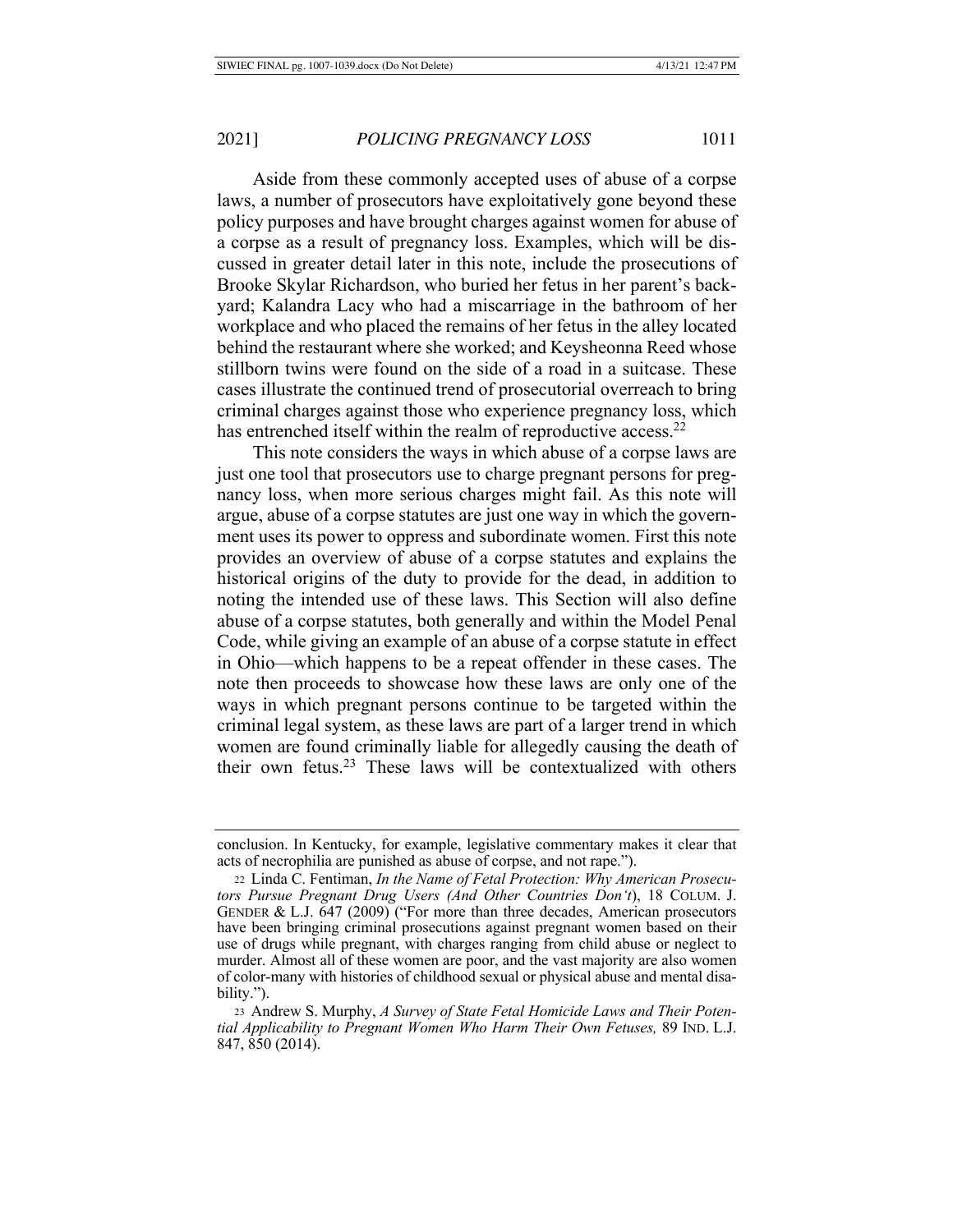including the use of criminalizing pregnant women for drug use,  $24$  the use of sterilization laws,  $2<sup>5</sup>$  and the use of fetal homicide laws. This note will examine the previously mentioned examples of abuse of a corpse cases and how the problem of using these statutes to prosecute for pregnancy loss remains much larger than the few examples illustrated in this note. It will then proceed to outline possible significant legal concerns that such charges might raise, including void for vagueness and statutory arguments. The note will conclude by proposing that prosecutors pledge to not use policies that criminalize women for pregnancy loss, making a case for "deliberate inaction" within the criminal legal system when it comes to using abuse of a corpse statutes for pregnancy loss.

#### II. AN OVERVIEW OF ABUSE OF A CORPSE LAWS

#### A. Historical Origins of the Duty to Provide for the Dead and *the Intended Use of Abuse of a Corpse Laws*

In the United States, there is a long observed "duty of the living ... . to provide for the dead."<sup>26</sup> Both common law and statutory law reflect the widely held belief that "the first duties of the living [are] to see that the dead are properly interred."<sup>27</sup> The rights of the deceased to a "decent funeral.  $\dots$  and complete their final wishes" are protected and communicated via living wills, last wills and testaments, advanced directives, and medical powers of attorney.<sup>28</sup> It is clear how the role of posthumous rights, not only allows for certain legal protections and obligations, but also permits for the retention of the "role of dignity" within the process. $29$ 

One of the intended uses of an abuse of a corpse statute includes a focus on curbing necrophilia and providing a legal recourse when a

<sup>&</sup>lt;sup>24</sup> Criminalizing Pregnancy: Policing Pregnant Women Who Use Drugs in Amer*ica*, AMNESTY INT'L. (2017), https://www.amnesty.org/download/Documents/AMR5162032017ENGLISH.pdf.

<sup>25</sup> See generally Andrea DenHoed, supra note 2.

<sup>26</sup> Khushbu Solanki, Buried, Cremated, Defleshed by Buzzards? Religiously Motivated Excarnatory Funeral Practices are Not Abuse of Corpse, 18 RUTGERS J. L. & RELIGION 350, 361 (2017).

<sup>27</sup> Lay v. Lay, 255 S.W. 1054, 1055 (Ky. 1923).

<sup>28</sup> Khushbu Solanki, *supra* note 26, at 362.

<sup>29</sup> *Id.* at 363.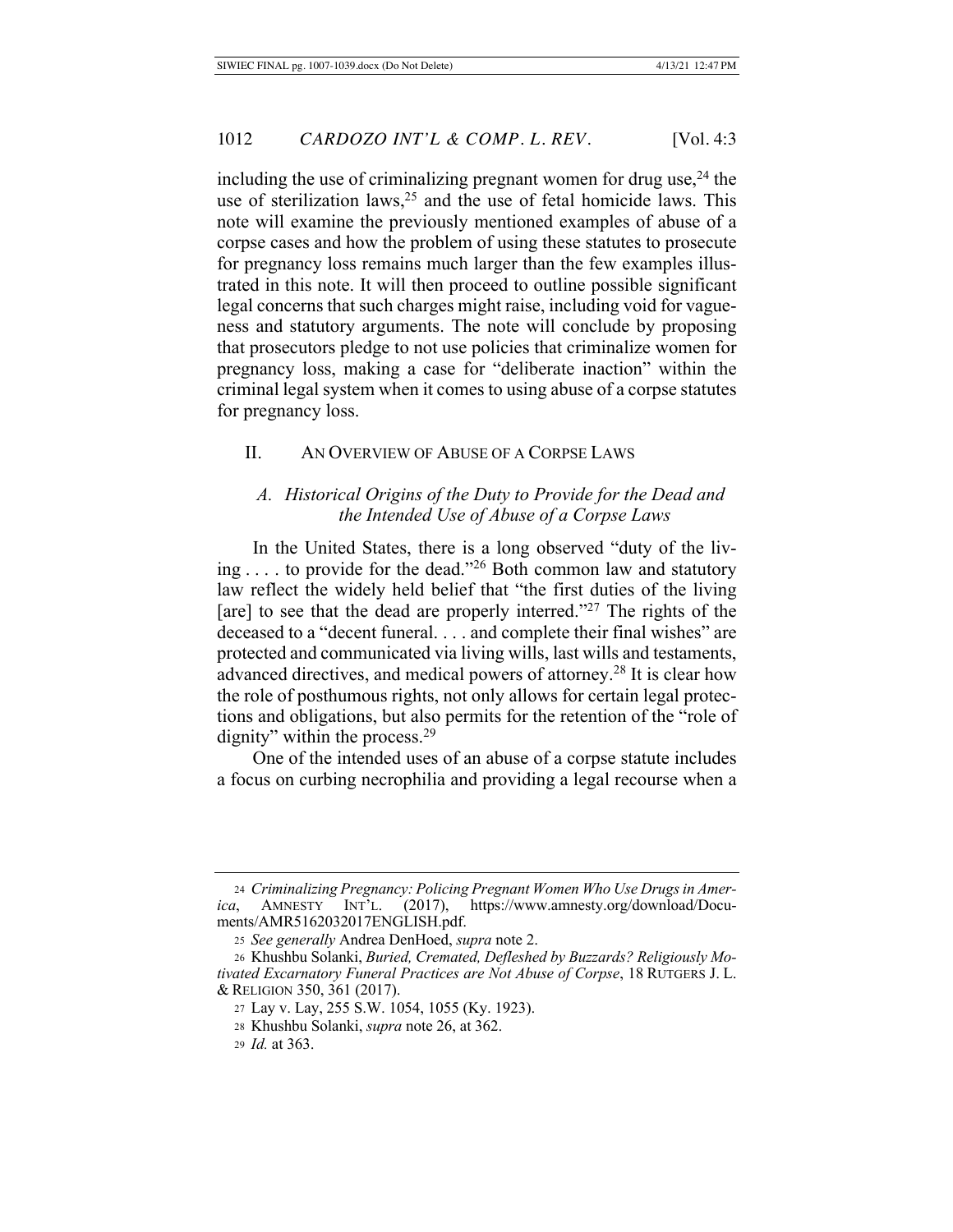murderer mutilates a body.<sup>30</sup> These statutes are therefore premised on our society's overarching concern and respect for the dead.<sup>31</sup> This concept is certainly not new, dating back to the use of Egyptian pyramids to house the bodies of pharaohs.<sup>32</sup> In the United States, it has equally been established that we, as a society, are legally obligated to treat the dead with "dignity and respect."<sup>33</sup> A violation of that respect is deemed as contrary to "the basic mores of society" and "cause(s) great suffering to the surviving families of the deceased." $34$ 

Considering the characterization of these statues as criminal laws, it can be understood how certain actions, such as cadaver trafficking,  $35$ would be viewed as adverse to the "basic mores [of] society,"<sup>36</sup> necessitating some form of criminal penalization.<sup>37</sup> The codification of the duty to protect the deceased in American law is therefore not surprising.<sup>38</sup> Such laws are seemingly inherent tenets of civilized society. This premise arises from common law, which criminalizes the mistreatment of a corpse by throwing it into water, mutilation with a knife, or disposal in a "disrespectful fashion," which could include posing the corpse as a prop and taking photographs.<sup>39</sup> This note will try to examine how this intended use has been distorted and instead implemented within the context of reproductive rights.

#### **B.** Abuse of a Corpse Laws Defined Generally

Legally, a corpse is defined as "the dead body of a human being."<sup>40</sup> Abuse of a corpse laws have been defined as laws which

35 Traci McKee, Resurrecting the Rights of the Unclaimed Dead: A Case for Regulating the New Phenomenon of Cadaver Trafficking, 36 STETSON L. REV. 843, 848  $(2007).$ 

36 See generally Herbrand, *supra* note 17, at 543.

37 This note does not propose to examine this premise, it is solely used to make a distinction between the intended use of abuse of a corpse laws and their use as tools to punish women for pregnancy loss.

38 See Ochoa & Newman Jones, *supra* note 21, at 543.

39 See State v. Condon, 789 N.E.2d 696, 700 (Ohio App. 1st Dist. 2003) (The Defendant used "corpses as models for his photographic art, taking pictures of them, some of which he posed with props.").

40 BLACK'S LAW DICTIONARY (2nd ed., 1910).

<sup>30</sup> Ochoa & Newman Jones, *supra* note 21, at 542-543 ("Our own culture has rules governing the treatment of corpses, including many enforced by law, which are based primarily on widespread horror at corpse desecration.").

<sup>31</sup> *Id.* at 542.

 $32 \text{ Id}$ 

<sup>33</sup> *Id.* at 543.

 $34$  *Id.*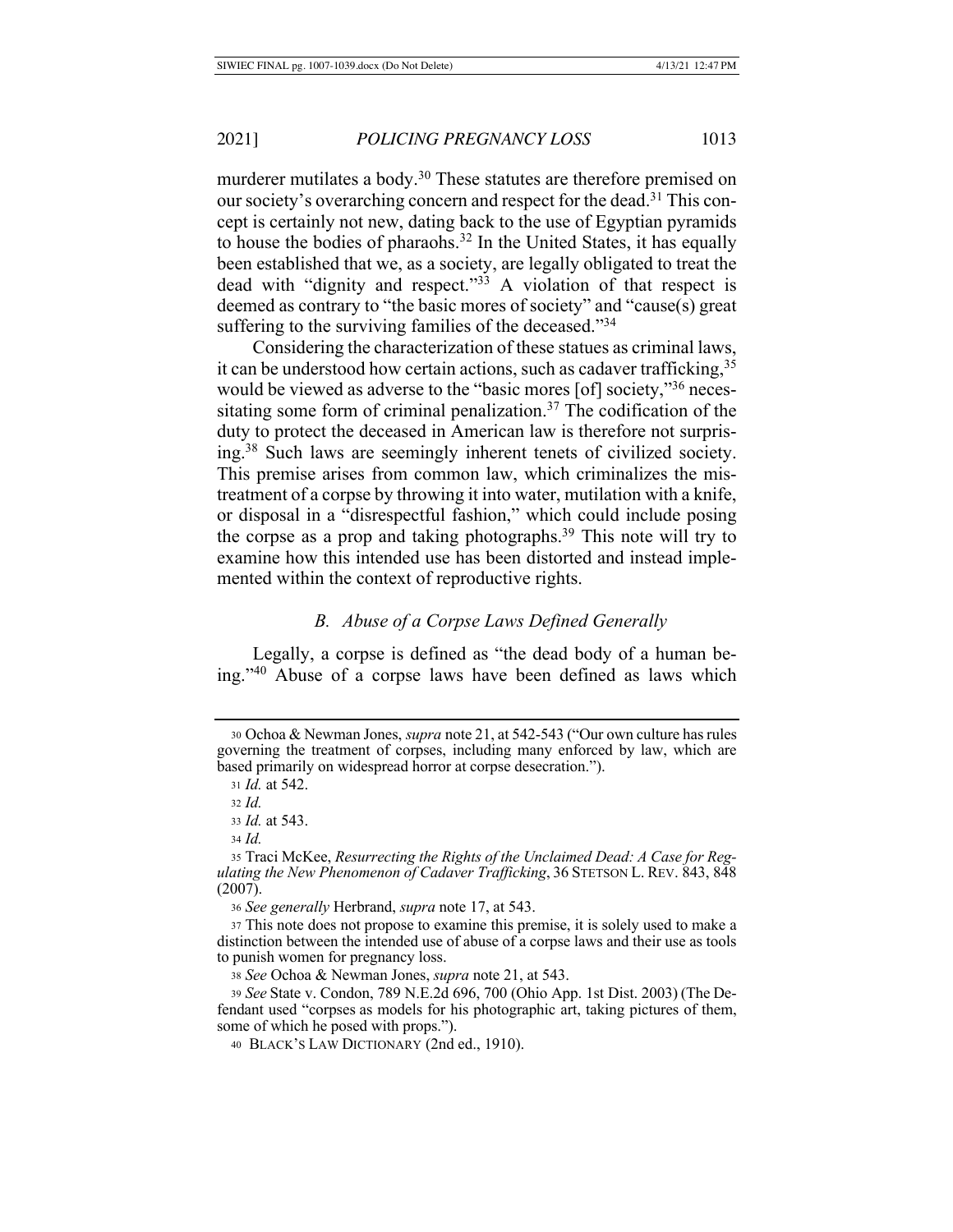prohibit "violating the peace of the dead."<sup>41</sup> This violation can range from acts such as corpse mutilation and rape, to corpse storage, or mere exploitation.<sup>42</sup> Generally, abuse of a corpse laws prohibit "physically mistreating" a corpse.<sup>43</sup> Although a *corpse* usually refers to that of a deceased *human corpse*,<sup>44</sup> there is a tension within this definition, as some scholars perceive a corpse as *both* a person and thing.<sup>45</sup> As stated by Professor Ellen Stroud, such a viewpoint might itself be a result of how we as a society view the dead, as "a dead human body is a material object—a messy, maybe dangerous, perhaps valuable, often useful, and always tangible thing."46

# C. Abuse of a Corpse Laws Defined Within the Model Penal *(*

More definitively, Section 250.10 of the Model Penal Code states that "except as authorized by law, a person who treats a corpse in a way that he knows would outrage ordinary family sensibilities commits a misdemeanor."<sup>47</sup> Jurisdictions have largely modeled their statutes after the Model Penal Code and have made the abuse of a corpse a criminal offense.<sup>48</sup> The Model Penal Code illustrates various examples of prohibited conduct.<sup>49</sup> The official comments to the Model

47 MODEL PENAL CODE § 250.10 (1962).

49 *Id.* at 421 (This phrasing includes sexual indecency but is not so limited. It also reaches physical abuse, mutilation, gross neglect, or any other sort of outrageous

<sup>41</sup> Katherine Ramsland, *Abuse of Corpse*, PSYCHOLOGY TODAY (Nov. 27, 2012), https://www.psychologytoday.com/us/blog/shadow-boxing/201211/abuse-corpse.  $42$  *Id.* 

<sup>43</sup> PAUL H. ROBINSON & MICHAEL CAHILL, ASPEN TREATISE FOR CRIMINAL LAW 654 (2017).

<sup>44</sup> Corpse, MERRIAM WEBSTER.COM, https://www.merriam-webster.com/dictionary/corpse (last visited Apr. 4, 2021).

<sup>45</sup> Ellen Stroud, Law and the Body: Is a Corpse a Person or a Thing? 14 ANREVLSS 115 (2018) ("The central puzzle of the law of the dead is that a corpse is both a person and a thing.").

<sup>46</sup> *Id.* 

<sup>48</sup> See MODEL PENAL CODE § 250.10 (1980) ("The common law regarded indecent treatment of a corpse as an indictable offense. It covered such matters as dissection or other mutilation, unauthorized disinterment or removal, and sale of a  $corpse. \ldots$  Any possible problems of indeterminacy and lack of notice to the actor are resolved by the requirement of knowledge with respect to the outrageous character of his conduct. Thus, the person who is not aware that his acts would offend family sensibilities does not commit an offense under this section, even though precisely that reaction obtains. Of course, the actor's idiosyncratic view of what is outrageous does not matter. The standard is objective; It does not vary either to exculpate on the basis of the actor's unusual callousness or to condemn for outraging an excessively delicate relative of the deceased.").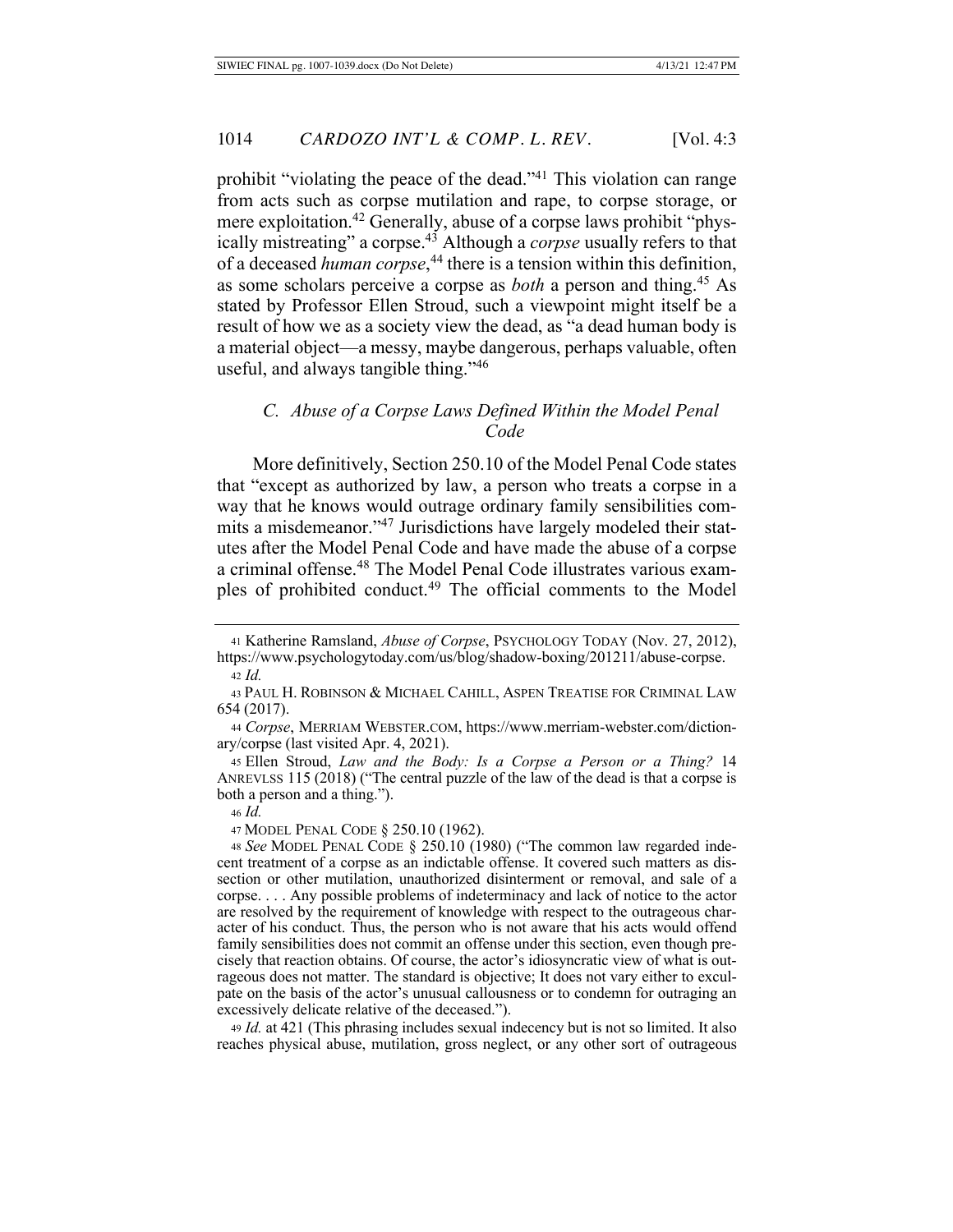Penal Code explain that prohibited acts are not limited to only sexual intercourse with dead bodies—this aims to avoid "piecemeal legislation with regard to various types of corpse desecration."<sup>50</sup> The conduct is described broadly, so as to "cover any legislative gaps."<sup>51</sup> However, though many states follow the Model Penal Code quite closely, adopting a "generic approach" to defining the proscribed conduct that would be outrageous or offensive to ordinary sensibilities, many have included a more specific description of the kind of conduct that may be punished.<sup>52</sup> Though the Model Penal Code categorizes the abuse of a corpse as a misdemeanor,<sup>53</sup> many states have opted to impose felony sanctions for such acts.<sup>54</sup> Additionally, "an exception for treatment authorized by law excludes from all the lawful acts that may be done to a corpse, such as [for the use] of embalming, autopsy, scientific research, and medical education."<sup>55</sup>

# *D. An Example of Abuse of a Corpse Statute: Ohio's Abuse of a Corpse Statute*

 The Ohio abuse of a corpse statute, which resembles Model Penal Code, reads as follows:

2927.01 Offeses againt human corpse

 $(A)$  No person, except as authorized by law, shall treat a human corpse in a way that the person knows would outrage reasonable family sensibilities.

(B) No person, except as authorized by law, shall treat a human corpse in a way that would outrage reasonable community sensibilities.

treatment of a corpse. The overarching purpose is to protect against outrage to the feelings of friends and family of the deceased. For that reason, the offense is stated here rather than in the article on sexual offenses, where the principal concern was to deter various degrees of sexual aggression).

<sup>50</sup> *Id.* 

<sup>51</sup> *Id.* 

<sup>52</sup> *Id.* 

<sup>53</sup> MODEL PENAL CODE  $\S$  250.10 424 (1980) (Misdemeanors are punishable by an ordinary maximum term of one year).

<sup>54</sup> *Id.* 

<sup>55</sup> PAUL H. ROBINSON & MICHAEL CAHILL, *supra* note 43 at 654.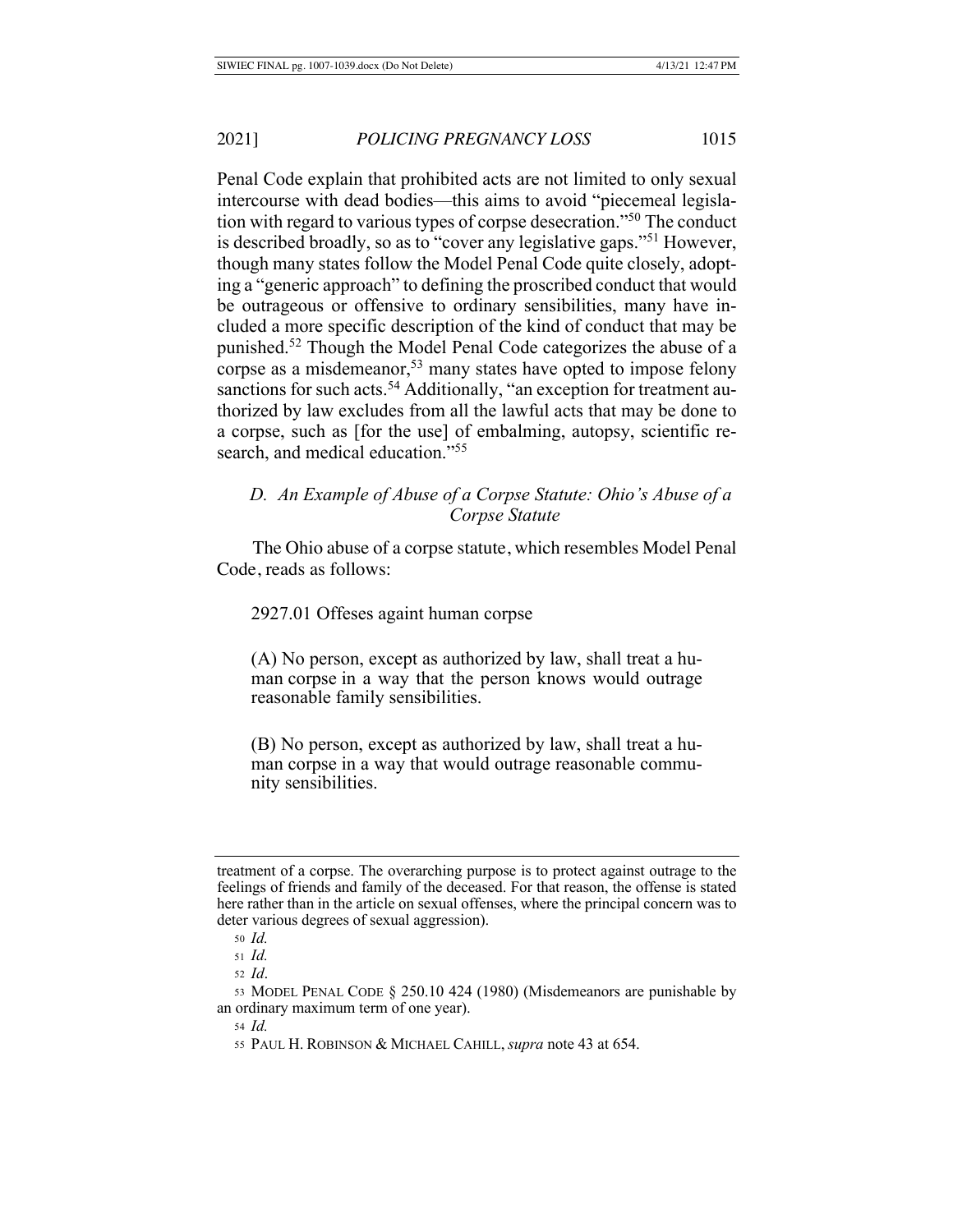$(C)$  Whoever violates division  $(A)$  of this section is guilty of abuse of a corpse, a misdemeanor of the second degree. Whoever violates division (B) of this section is guilty of gross abuse of a corpse, a felony of the fifth degree.<sup> $56$ </sup>

The Ohio statute creates two offenses involving the mistreatment of a corpse, which includes the harsher distinction of "gross abuse of a corpse."<sup>57</sup> Abuse of a corpse statutes like Ohio's, generally do not clearly define terms such as "corpse," "dead body," or "outrage," nor the legal standard "reasonable community sensibilities," which, as will be later examined, may lead to legal concerns such as void for vagueness.<sup>58</sup> Although a culpable state of mind is sometimes expressed within these statutes, for example Ohio's statute defines the *mens rea* within subsection (A) of the statute,<sup>59</sup> by merely claiming that the "person knows [the conduct] would outrage reasonable family sensibilities,"<sup>60</sup> without further clarifying what constitutes reasonable family sensibilities.<sup>61</sup> Regarding subsection  $(B)$  of the Ohio statute, which is classified as gross abuse of a corpse, the mental element is not clearly specified.<sup>62</sup> Many statutes, however, generally, omit a clear definition of what might actually "outrage ordinary family sensibilities" or more specifically, what defines a corpse. Rather, the Model Penal Code states that the "actor's idiosyncratic view of what is outrageous does not matter." The standard is objective, "it does not vary

 $61$  *Id.* 

<sup>56</sup> OHIO REV. CODE ANN. § 2927.01 (West 1996) (The Legislative Service Commission states: "This section prohibits treating a human corpse in a way the offender knows would produce righteous and reasonable outrage among members of the family. It covers conduct formerly prohibited by specific prohibitions against grave robbing and unlawful dissection of a corpse. It also includes other kinds of conduct, such as copulating with or otherwise mistreating a corpse. The section does not include conduct authorized by law, such as mandatory autopsy or the exhumation of a dead body on court order.").

<sup>57</sup> See R.C. § 2927.01, OH ST § 2927.01 creates two offenses involving mistreatment of a human corpse. § 2927.01 (Division (A) prohibits treating a corpse "in a way that that the person knows would outrage reasonable family sensibilities." Division (B), often distinguished as "gross abuse of a corpse," prohibits treating a corpse "in a way that would outrage reasonable community sensibilities."); see also Lewis R. Katz, John Martin & Jay Macke, *Miscellaneous Crimes*, Baldwin's Oh. Prac. Crim. L. § 113:2 (3d ed.).

<sup>58</sup> See State v. Glover, 479 N.E.2d 901, 904 (Ohio Ct. App. 1984).

<sup>59</sup> OHIO REV. CODE ANN. § 2927.01 (West 1996).

<sup>60</sup> *Id.* 

<sup>62</sup> See id. (Ohio courts have seemingly construed this provision to require the State to prove that the defendant acted with at least the mental state of "recklessly"); see also State v. Glover, 479 N.E.2d 901, 904 (Ohio Ct. App. 1984).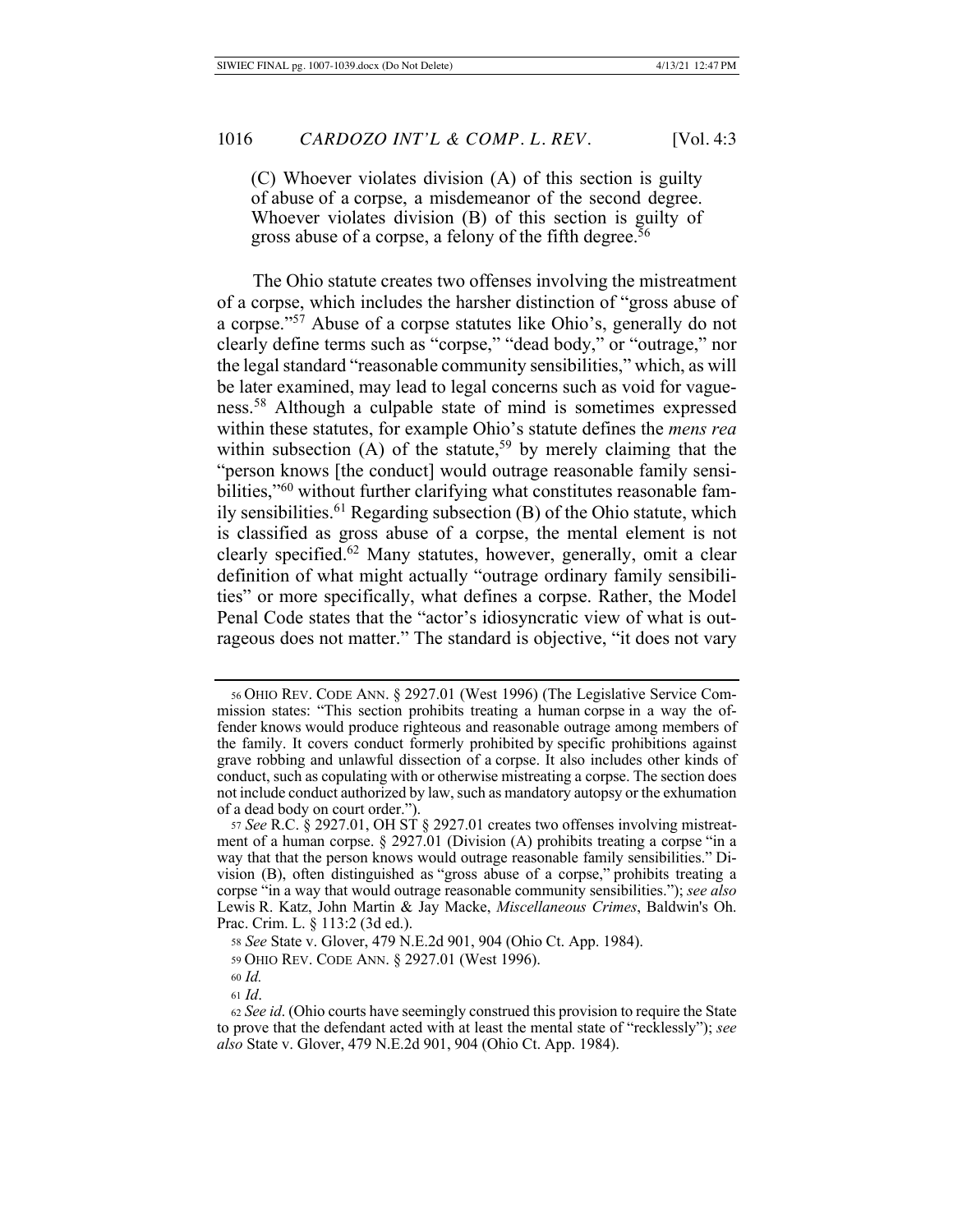either to exculpate on the basis of the actor's unusual callousness, or to condemn for outraging an excessively delicate relative of the deceased. $1,53$ 

## III. ABUSE OF A CORPSE LAWS AS PART OF A LARGER CULTURAL AND LEGAL STRATEGY TO PROSECUTE PREGNANT PERSONS FOR PREGNANCY LOSS

Abuse of a corpse state statutes that target and punish vulnerable pregnant persons can be seen as a legal and a cultural tactic to perpetrate both oppression and misogyny. The manner in which prosecutors have enforced these laws, by criminally charging women for pregnancy loss, has amplified this bad policy choice.<sup>64</sup> Abuse of a corpse statues are being used to prosecute pregnant persons, when, for example, the possibility of a charge for aggravated murder or involuntary manslaughter of the fetus, is unsuccessful.<sup>65</sup> When other laws, such as those criminalizing abortion, do not permit criminal charges against a pregnant person, prosecutors employ laws similar to abuse of a corpse statutes as a back door to punish those who have had a self-induced abortion, miscarriage, or a stillbirth.<sup>66</sup>

This trend of prosecuting pregnant persons is not premised on the use of abuse of a corpse laws alone. Rather, as stated, the use of these laws is only one such tool used by prosecutors and the criminal legal system. Other means of criminally punishing women for pregnancy

<sup>63</sup> See MODEL PENAL CODE § 250.10 cmt. at 422 (1980).

<sup>64</sup> See generally infra SECTION IV. USE OF ABUSE OF A CORPSE LAWS TO PROSECUTE WOMEN FOR PREGNANCY LOSS.

<sup>65</sup> Indictment of Brooke Skylar Richardson, 2017 WL 11455377 (Ct. of Common Pleas 2017) ("Defendant was charged with: Aggravated Murder, Involuntary Manslaughter, Endangering Children, Tampering with Evidence, and Abuse of a Corpse. Ms. Richardson was found not guilty of the first four charges, but was charged with Abuse of a Corpse.").

<sup>66</sup> See generally Farah Diaz-Tello, Melissa Mikesell & Jill E. Adams, Roe's Un*finished Promise, Decriminalizing Abortion Once and For All, IFWHENHOW 1* (Nov. 28, 2017), https://www.ifwhenhow.org/resources/roes-unfinished-promise/.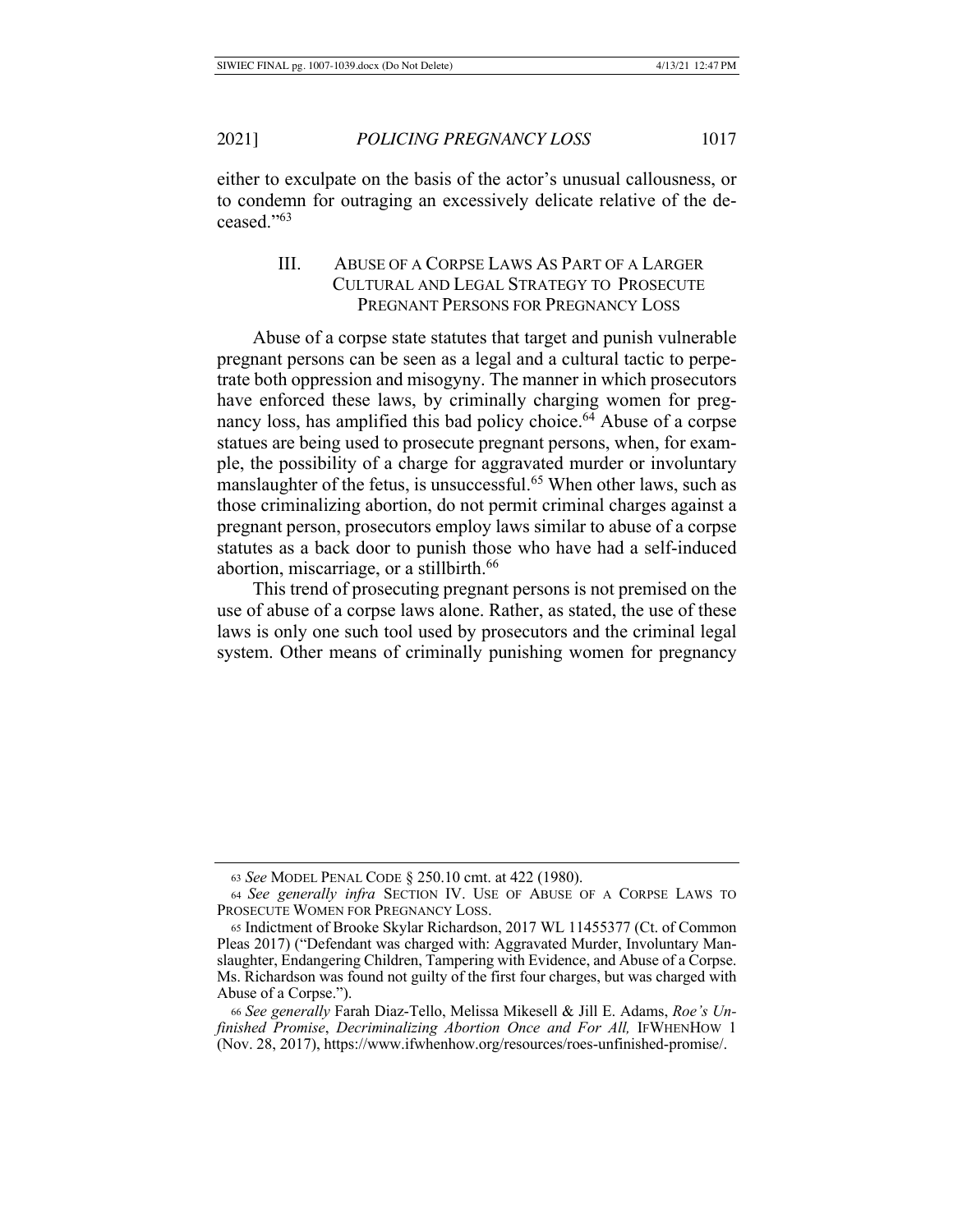loss include the use of feticide laws,  $67$  substance abuse statutes,  $68$  coerced and forced medical treatment statutes, physician only rules, <sup>69</sup> targeted restrictions on abortion providers or TRAP laws,<sup>70</sup> and laws relating to HIV transmission and pregnancy laws.<sup>71</sup> The list is not exhaustive. The punishment of pregnant persons is additionally showcased by the rising number of criminal charges<sup>72</sup> filed against women for pregnancy loss, generally under the abovementioned laws. As examined by the leading reproductive rights organization, *If/When/How*, such laws are meant to "criminalize acts that cause the death of a pregnant woman's fetus by either increasing the criminal penalties for

68 Regulation of Pregnancy, IF/WHEN/HOW, https://www.ifwhenhow.org/resources/regulation-of-pregnant-women/ (last visited Mar. 15, 2021) [hereinafter *Regulation of Pregnancy*] ("A 2003 study published in the Journal of the American Medical Association found that the criminal prosecution of pregnant people generally falls into three categories: (1) child endangerment or abuse; (2) illegal drug delivery to a minor; or (3) fetal murder or manslaughter. Drug use by itself is not typically a crime. However, in 2014, Tennessee became the first state to specifically criminalize drug use during pregnancy with the passage of SB 1391.").

69 *Id.* at 6. ("Physician only laws require abortions to be performed by a physician" ... "Although well-intentioned, these laws pose numerous threats to those who seek access to abortions. First, when physicians are the only health providers permitted to provide medication for abortion (as opposed to nurses or other health assistants), a pregnant person may have to delay abortion care for long periods of time or travel long distances to visit a clinic with a licensed physician. Furthermore, prosecutors have attempted to charge people who self-induce abortions with the violation of state physician-only statutes.").

 -*What* are *Trap Laws?*, PLANNED PARENTHOOD, https://www.plannedparenthoodaction.org/issues/abortion/trap-laws (last visited Mar. 15, 2021) ("TRAP laws are designed to close down abortion providers rather than to make them safer for women. Examples of this include: down to the inch dimensions of exam rooms, hallways and janitors' closets, and medically unnecessary requirements for doctors. They force abortion providers to deliver private medical information to the state government, such as descriptions of the patients themselves, data on the types of abortions provided, and patients 'ultrasound images."").

71 Regulation of Pregnancy, supra note 68, at 9.

72 Lynn M. Paltrow & Jeanne Flavin, *supra* note 12, at 321 ("In 86 percent of the cases  $\overline{1}$  the efforts to deprive pregnant women of their liberty occurred through the use of existing criminal statutes intended for other purposes.").

<sup>67</sup> National Conference of State Legislatures, State Laws on Fetal Homicide and *Penalty-Enhancement for Crimes Against Pregnant Women* (May 1, 2018), https://www.ncsl.org/research/health/fetal-homicide-state-laws.aspx ("Fetal homicide laws criminalize killing a fetus largely to the same extent as killing any other human being. Historically, the common law did not generally recognize feticide as a crime, but this was because of the evidentiary "born-alive" rule, not because of the substantive understanding of the term "human being." As medicine and science have advanced, states have become increasingly willing to abandon this evidentiary rule and to criminalize feticide as homicide.").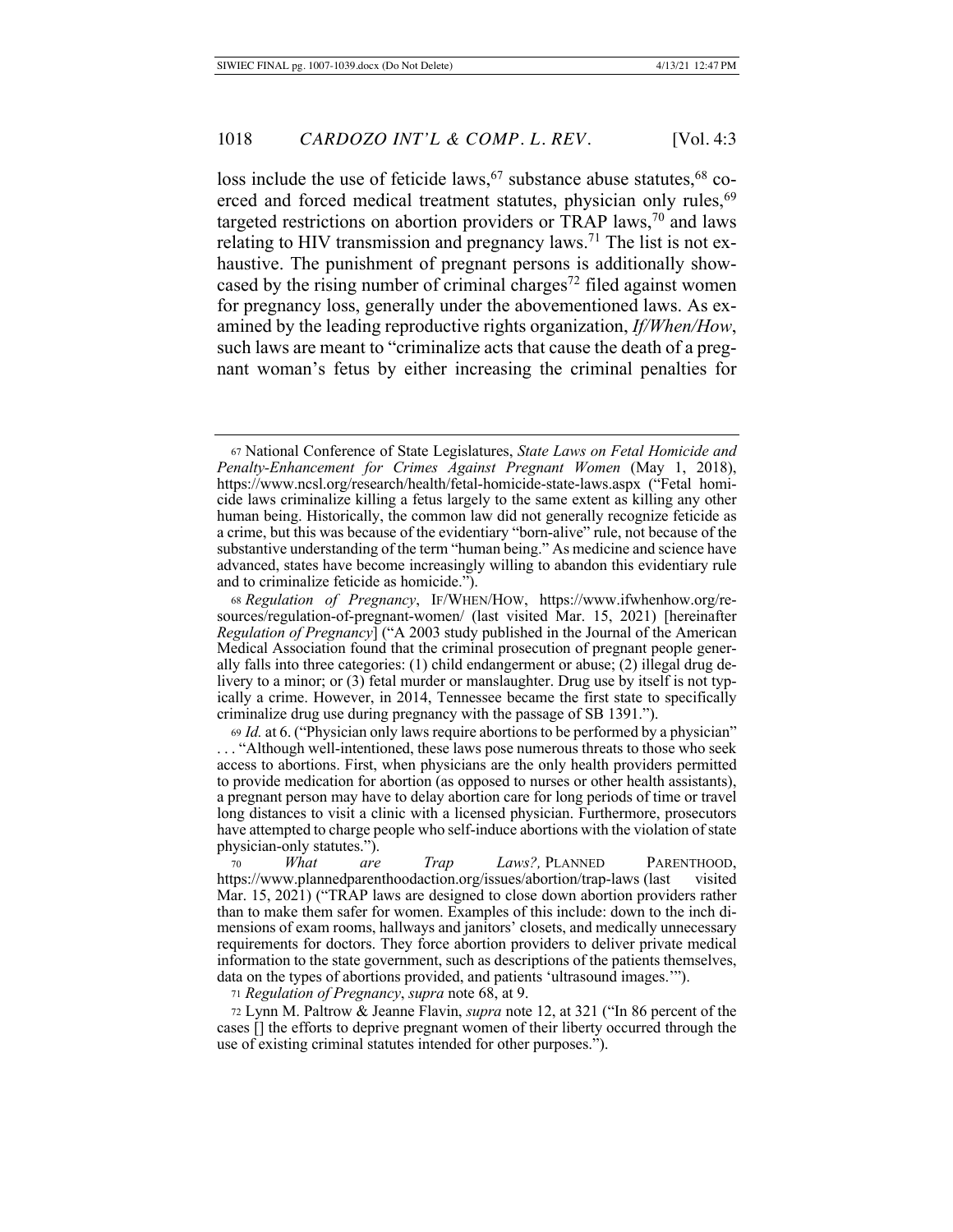violent acts against pregnant women or by defining the fetus as a separate person and victim in the crime." $73$ 

Though many prosecutors' cases may fall apart due to evidentiary difficulties, the initial invocation of such laws can have long lasting collateral consequences on the women being charged. For example, Jennie McCormack was criminally charged under an Idaho statute that made it a crime to "knowingly submit to an abortion not authorized under the statute, or purposely self-terminating a pregnancy."<sup>74</sup> The law, which "makes it illegal to obtain abortion pills from out of state doctors over the Internet" is known as a fetal pain statute; it "shorten[s] the window of time in which a women can legally abort a fetus."<sup>75</sup> Ms. McCormack safely terminated her pregnancy with pills that her sister purchased for her online from another state,  $\frac{7}{6}$  which offered a consultation with a doctor who subsequently sent the pills to Ms. McCormack.<sup>77</sup> However, the police in Idaho believed that the fetus was older than fourteen weeks, and though the Idaho law criminalized abortions past nineteen weeks, Ms. McCormack was found to have run "afoul" of a 1972 law that says abortions must be performed by a doctor... . [t] hat law was interpreted by prosecutors to mean that only Idaholicensed physicians were authorized to dispense abortion pills."<sup>78</sup>

The prosecuting attorney's own comments appear to be an example of prosecutorial overreach. Prosecutor Mark L. Hiedeman claimed that "it just felt like it fit the statute," and "this wasn't the first time this has happened. She's had abortions before, and miscarriages. I mean, she was obviously getting pregnant time and time again and not protecting the unborn fetus."<sup>79</sup> In this case Ms. McCormack was charged with a felony even though there was no physical evidence, and her lawyer, who was also a doctor, took "the unusual step of entering the case as a plaintiff himself, a tactic he hopes will allow him

<sup>73</sup> Regulation of Pregnancy, supra note 68, at 5.

<sup>74</sup> See IDAHO CODE § 18-606 (2020); see also Kim Murphy, Idaho Woman Case Marks a Key Abortion Challenge, L.A. TIMES (June 16, 2012), https://www.latimes.com/archives/la-xpm-2012-jun-16-la-na-idaho-abortion-20120617-story.html ("Ms. McCormack had run afoul of a 1972 law that says abortions must be performed by a doctor—and, in the case of second-trimester abortions, in a hospital. That law was interpreted by prosecutors to mean that only Idaho-licensed physicians were authorized to dispense abortion pills.").

<sup>75</sup> Id. (In Idaho "the window of time in which a woman can legally abort a fetus is to nineteen weeks.").

<sup>&</sup>lt;sup>76</sup> Murphy, *supra* note 74.

<sup>77</sup> *Id.* 

 *.*

<sup>79</sup> Id.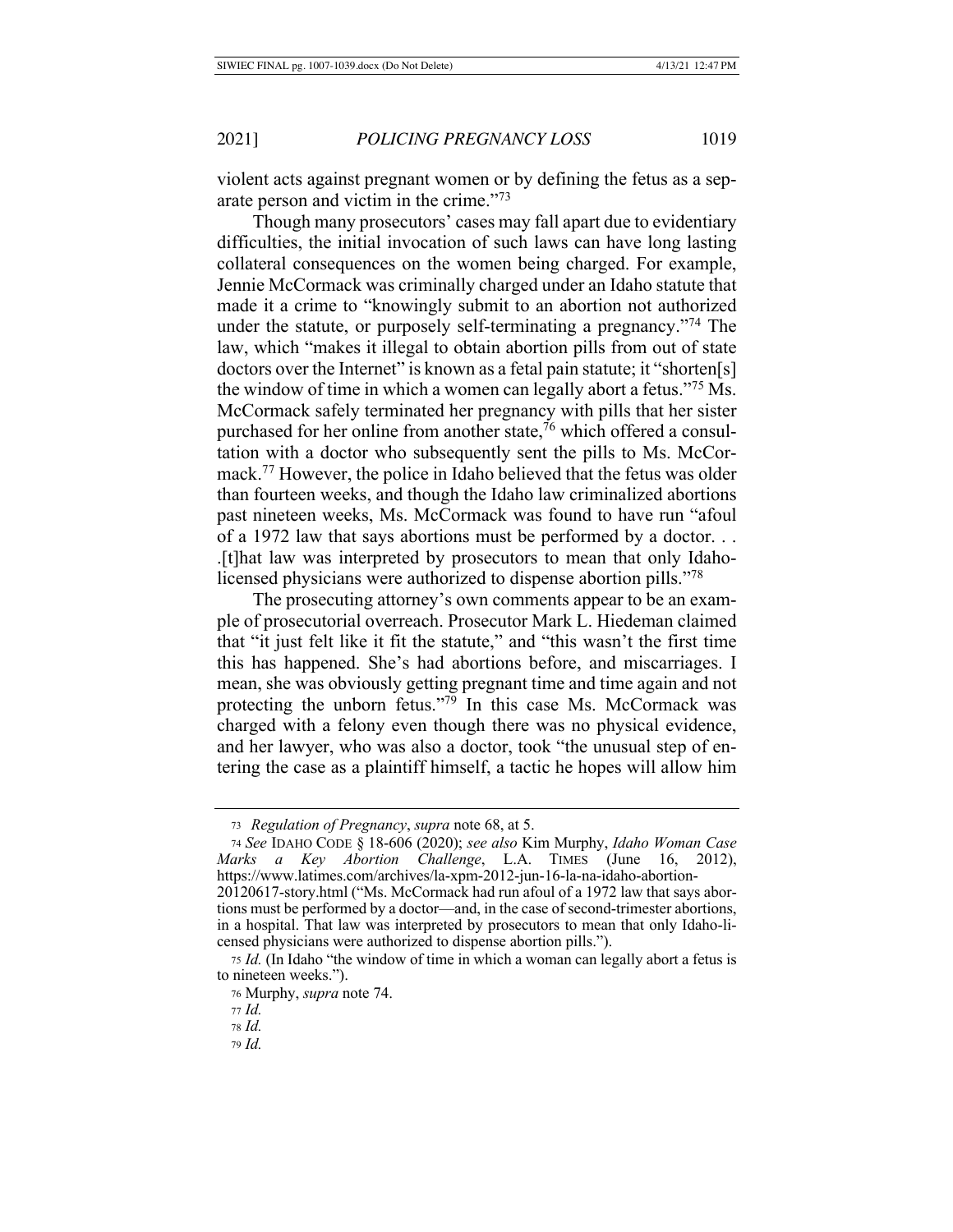to also challenge the 'fetal pain' law and other statutes that might hold doctors criminally liable for prescribing abortion drugs."<sup>80</sup>Although the charges were dropped due to insufficient evidence,  $81$  as a result of the charge, Ms. McCormack's reputation was severely damaged and she had to quit her job at a dry cleaner because customers refused to let her handle their dirty laundry.<sup>82</sup>

Such scare tactics by government agents<sup>83</sup> impede pregnant people from asserting control over their own bodies and deters them from seeking medical attention in instances of dire need, which arguably doesn't discourage any real "crime."<sup>84</sup> Additionally, such treatment also bolsters the arguments of the personhood movement,  $85$  which seeks "to have fertilized eggs, embryos and fetuses recognized as completely separate constitutional persons under the law."<sup>86</sup> In turn, states that abide by such laws quash a woman's right "to self-sovereignty, work, and due process"<sup>87</sup> by "argu[ing] that the word 'child' [found

84 Diaz-Tello, Mikesell & Adams, *supra* note 66, at 2 ("In fact, the evidence shows us that criminalizing abortion actually puts people at risk. Threatening people with jail for ending their own pregnancies may frighten some people from getting important medical care. If someone has decided to self-induce abortion, they need to have accurate information and be able to seek medical care if they need it without fear of arrest.").

85 Paltrow & Flavin, *supra* note 12, at 300 ("The study found 413 criminal and civil cases where law enforcement intervened in the lives of pregnant women between 1973—the year the Supreme Court ruled in Roe v. Wade—and 2005.").

86 Terry Gross, Personhood in The Womb: A Constitutional Question, NPR: FRESH AIR (Nov. 21, 2013, 3:54 PM), https://www.npr.org/2013/11/21/246534132/personhood-in-the-womb-aconstitutional-question.

87 CYNTHIA R. DANIELS, AT WOMEN'S EXPENSE: STATE POWER AND THE POLITICS OF FETAL RIGHTS (2009) ("The notion that the fetus has rights, as a patient and a citizen, separate from the pregnant woman's has generated a deep crisis in reproductive relations in the United States. A deep crisis which throws into question women's rights to self-sovereignty, to work, and to due process under the law.").

<sup>80</sup> *Id.* 

<sup>81</sup> McCormack v. Herzog, 788 F.3d 1017, 1025 (9th Cir. 2015).

<sup>82</sup> Murphy, *supra* note 74 (Ms. McCormack stated that "my neighbors gave me nasty looks when I'd go out in public. They'd get all whispery: 'That's her," she said. "My kids, they have friends that say stuff to them, and my older two, I feel that they're a little bit ashamed. And that's hard.").

<sup>83</sup> Paltrow & Flavin, *supra* note 12, at 335 ("Far from being a scare tactic, our findings confirm that if passed, personhood measures not only would provide a basis for recriminalizing abortion, they would also provide grounds for depriving all pregnant women of their liberty.").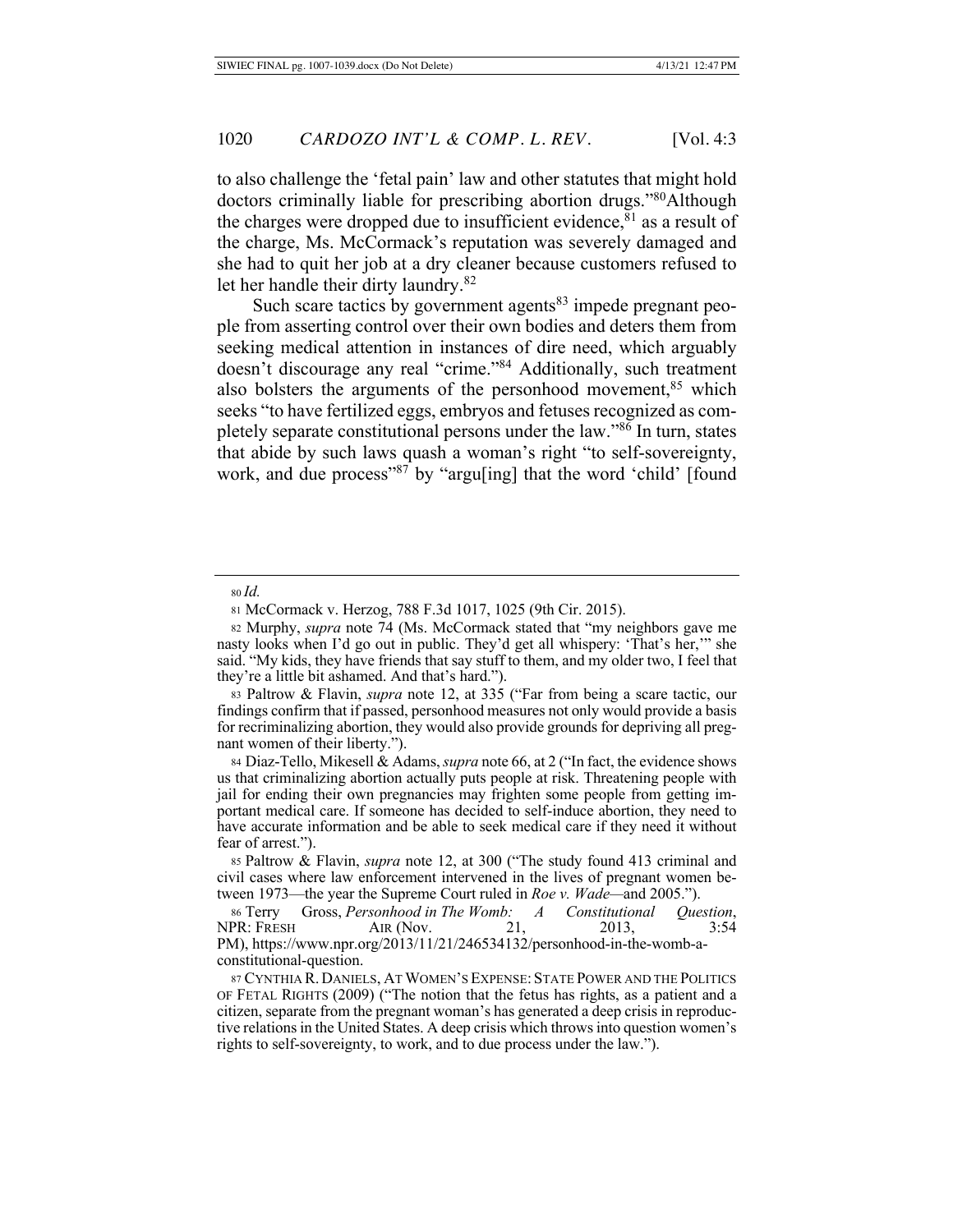within these laws] ought to be interpreted as giving the state power over pregnant women from the moment they conceive."88

#### *A Feticide Laws*

The use of federal and state feticide laws, including the Unborn Victims of Violence Act ("UVVA") makes it a crime to kill or injure a fetus during the commission of a crime against a pregnant woman.<sup>89</sup> Though feticide laws are written with the intent to protect pregnant women from domestic violence, they have instead been used to criminalize pregnant persons for the outcomes of their pregnancies. As examined by Sangitha Palaniappa, Franziska Schroder, and Lauren Wiefels—at the time of the UVVA's passing in 2004, twenty-six states "had already passed homicide laws that recognized unborn victims."<sup>90</sup> Many of these states recognized the idea of personhood, finding that "unborn children [were] victims regardless of the stage of prenatal development."<sup>91</sup> For example, in the case of Bei Bei Shuai, an Indiana feticide statute was used to charge Ms. Shuai with murder, after she "terminated her pregnancy through a suicide attempt."<sup>92</sup> After two and a half years of legal proceedings, which included a trial and jailtime for Ms. Shuai, she "pled guilty to the Class B misdemeanor of 'criminal recklessness' [and] was immediately freed."<sup>93</sup> The case of Ms. Shuai showcases the consequential severity of the use of such laws which oftentimes results in arduous litigation and jailtime.

91 *Id.* at 20-21.

92 *Id.* at 25.

<sup>88</sup> Gross, *supra* note 86 ("State feticide laws that are passed, usually in the wake of extreme violence against pregnant women, they're passed saying that it will provide protection to pregnant women and their unborn children, and then it's turned around and used by prosecutors to justify the arrest of pregnant women themselves.").

<sup>8918</sup> U.S.C.A. § 1841.

<sup>90</sup> Sangitha Palaniappa, Franziska Schroder & Lauren Wiefels, Abortion, 17 GEO. J. GENDER & L. REV. 3, 20 (2016); see also Julia Rovner, Woman Who Tried to Commit Suicide While Pregnant Gets Bail, NPR (May 18, 2012, 4:16 PM), https://www.npr.org/sections/health-shots/2012/05/18/153026015/bail-granted-forindiana-woman-charged-in-attempted-feticide ("The facts of the case are not much in dispute. In December 2010, Shuai, then 33 weeks pregnant, was devastated when her boyfriend abandoned her. She left a suicide note saying she intended to take her own and her baby's life, then ate rat poison.").

<sup>93</sup> Thank You! Bei Bei Shaui Is Free and More!, NAPW (Aug. 6, 2013), https://www.nationaladvocatesforpregnantwomen.org/thank-you-bei-bei-shuai-isfree-and-more/.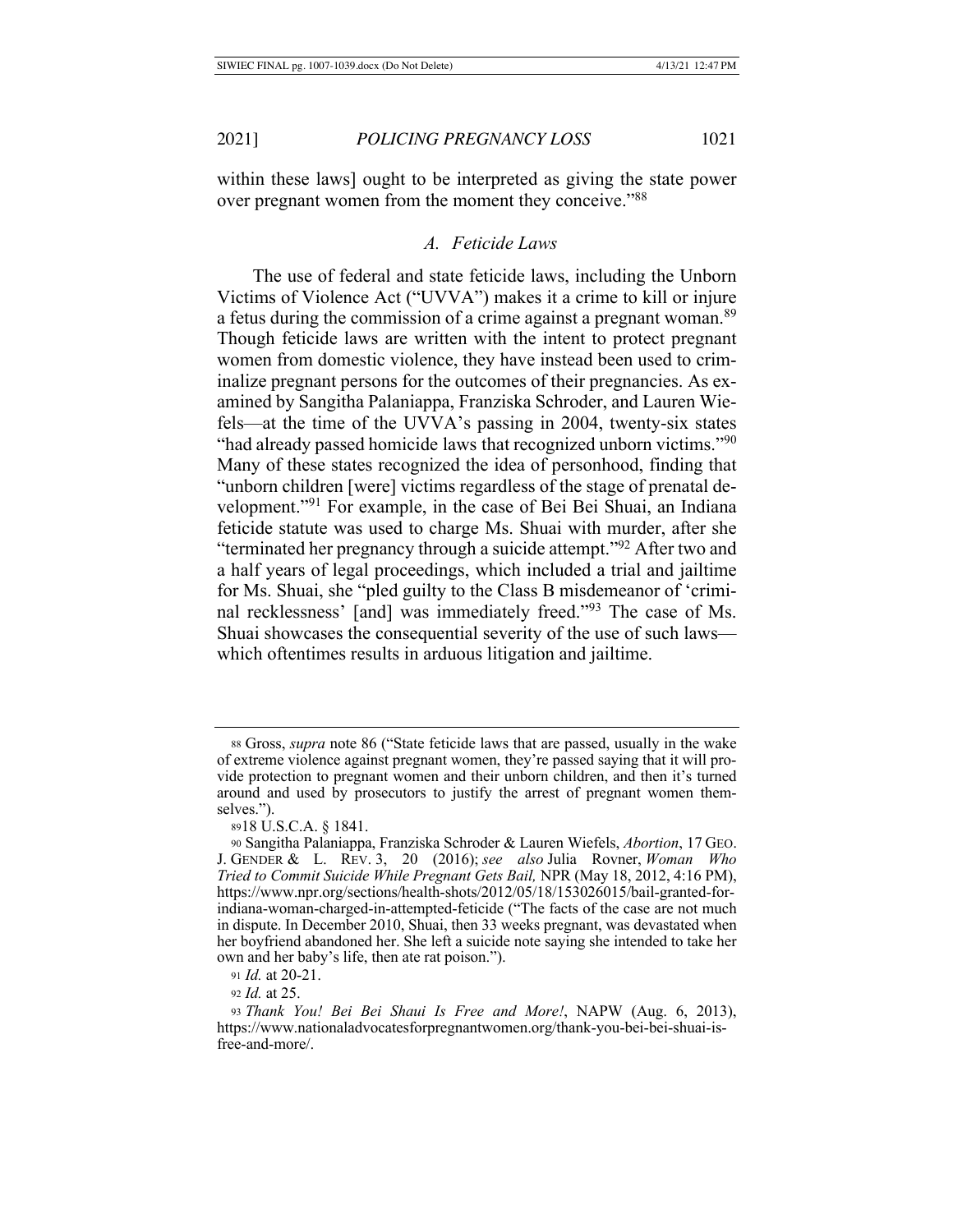#### *B. Fetal Assault Laws*

Similarly, drug laws dubbed "fetal assault laws" authorize criminal assault charges against women who "give birth to a child showing symptoms related to exposure to a narcotic drug if the drug was used illegally during pregnancy."<sup>94</sup> For example, a Tennessee law makes it a misdemean or if a child is "born addicted to or harmed by the narcotic drug and the addiction or harm is a result of [the mother's] illegal use of a narcotic drug taken while pregnant."<sup>95</sup> The law therefore criminalizes a mother if her infant is born addicted to or harmed by the narcotic she ingested.  $96$ 

Critics of such laws have been aware of their widely disproportionate enforcement that targets pregnant women of color. Such disparate application partly arose as a result of the "war on drugs" and the myth of the "crack baby" of the 1980s and 1990s.<sup>97</sup> For example, the highly regarded advocate and scholar on gender and race, Dorothy Roberts, author of the seminal work Killing the Black Body,<sup>98</sup> has examined the relationship between the prosecution of women and the rise of using these types of laws to prosecute Black mothers for smoking crack while pregnant.<sup>99</sup> Robert's book examines how the basis of a prosecutor's use of such statutes, is ultimately rooted in years of oppression tied to America's history of slavery,<sup>100</sup> as well as how "regulating Black women's reproductive decisions has been a central aspect of racial oppression in America."<sup>101</sup> Today, states are using these laws to implicate modern fetal and prenatal personhood definitions,  $102$  in

99 Id.

100 Id. at 33 ("Black women in bondage were systematically denied the rights of motherhood.").

101 *Id.* at 6.

102 Rights at Risk: The Truth About Prenatal Personhood, CRR (2012), https://www.reproductiverights.org/sites/crr.civicactions.net/files/docu-

ments/crr\_PersonhoodPapers\_BriefingPaper.pdf ("Prenatal personhood measures attempt to secure legal rights for fertilized eggs, embryos, and fetuses by defining life as beginning at the moment of "fertilization" or "conception." Some prenatal personhood measures have been proposed as state constitutional amendments that would provide that "person" means "every human being from the moment of fertilization, cloning, or the functional equivalent thereof." Other prenatal personhood

<sup>94</sup> AMNESTY INT'L, *supra* note 24, at 27.

<sup>95</sup> TENN. CODE ANN. § 39-13-107(c)(2) (2015).

*<sup>.</sup>*

<sup>97</sup> See Kathleen R. Sandy, The Discrimination Inherent in America's Drug War: Hidden Racism Revealed by Examining the Hysteria Over Crack, 54 ALA. L. REV. 665, 685-87 (2003).

<sup>98</sup> ROBERTS, *supra* note 5, at 5.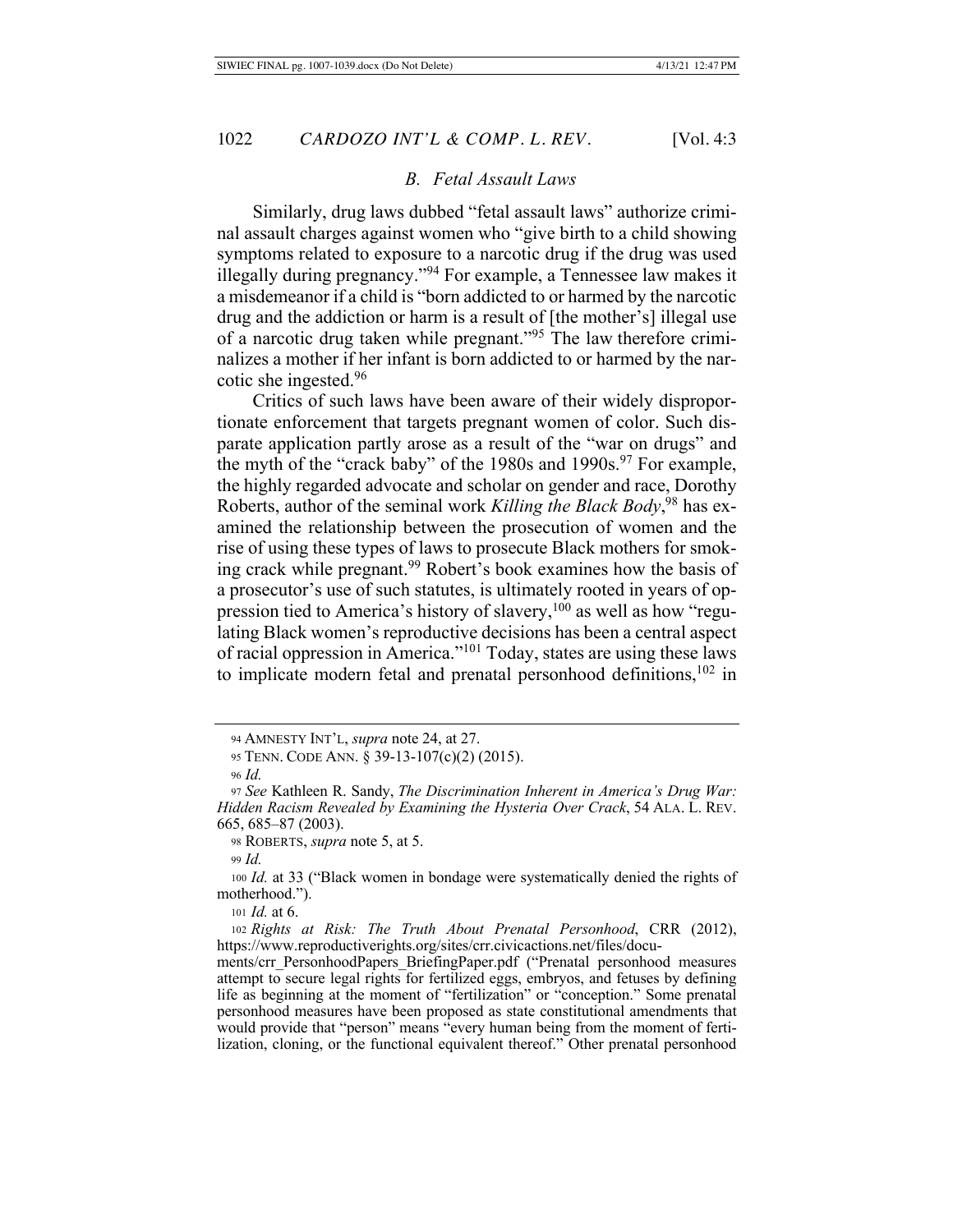prosecuting pregnant persons as a consequence of pregnancy loss.<sup>103</sup> As written about by Lynn M. Paltrow, the founder of the organization *National Advocates for Pregnant Women,* "[i]n the name of fetal rights, over 200 pregnant women or new mothers in approximately twenty states have been arrested. . . . [m]ost of [these women] have been low-income women of color."<sup>104</sup> Paltrow documents how through a combination of the war on drugs, "legal arguments of the anti-choice movement, and attacks on low-income women of color" that "pregnant women became an appealing target for law enforcement officials."<sup>105</sup> As a result, the prosecution of pregnant persons "represent[s] a significant threat to reproductive freedom."<sup>106</sup>

# IV. USE OF ABUSE OF A CORPSE LAWS TO PROSECUTE PREGNANT PERSONS FOR PREGNANCY LOSS

This section outlines various cases in which a number of women were charged and, in some instances, convicted of abuse of a corpse violations. Their stories and their backgrounds—including their race, socio-economic status, and age—differ. However, what they share in common is that they were all charged, prosecuted, and in many instances, publicly shamed for their acts. Based on the previously outlined rise in legal and cultural trends used to prosecute women for pregnancy loss, and as evidenced by the examples in this section, the problem is likely much greater than what the initial research shows.

## A. Examples of Abuse of a Corpse Laws Used to Prosecute *Women for Pregnancy Loss*

The case of Brooke Skylar Richardson was a media sensation.<sup>107</sup> The story of a young cheerleader from a small-town in Ohio, was broadcasted live on Court TV.<sup>108</sup> Ms. Skylar Richardson, was eighteen

105 *Id.* at 1004, 1018.

measures have been proposed as laws that would insert a similar definition of "person" into a state's criminal code.").

<sup>103</sup> When Prosecutors Jail a Mother for a Miscarriage, supra note 16.

<sup>104</sup> Lynn M. Paltrow, Pregnant Drug Users, Fetal Persons, and the Threat to Roe v. *Wade*, 62 ALB. L. REV. 999, 1049 (1999).

<sup>106</sup> *Id.* at 1005.

<sup>107</sup> A Google search of "Brooke Skylar Richardson" includes a myriad of news articles, videos, and court documents. Ms. Richardson has been featured in publications such as Cosmopolitan, USA Today, People, The Daily Mail, ABC News, Teen Vogue, WLWT, CBS, NBC News, Huffington Post, The Daily Beast, among others.

<sup>108</sup> Ohio v. Richardson, COURT TV (2019), https://www.courttv.com/trials/ohiov-richardson-2019/.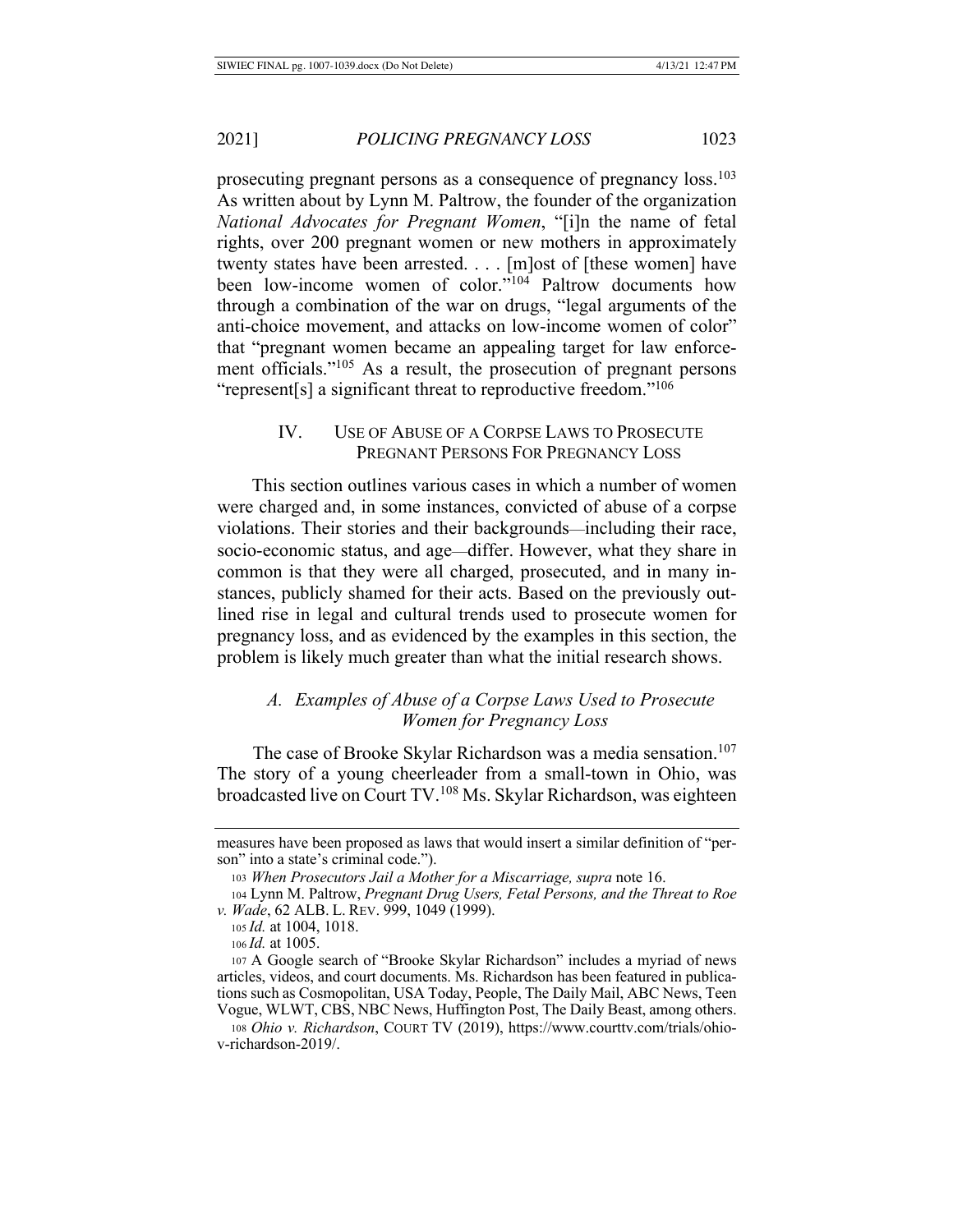years old when she gave birth in the upstairs bathroom of her family's home,  $^{109}$  just eleven days after she was informed of her pregnancy.  $^{110}$ Ms. Skylar Richardson was criminally charged with aggravated murder, involuntary manslaughter, endangering children, tampering with evidence, and abuse of a corpse.<sup>111</sup> As previously noted, Ohio also defines abuse of a corpse as gross abuse of a corpse, which is a fifth degree felony in Ohio.<sup>112</sup> Both Ms. Skylar Richardson and her attorneys claimed that the fetus was stillborn upon delivery, a fact disputed by the prosecution.<sup>113</sup> Ms. Skylar Richardson named and buried "Annabelle" in her parent's backyard, placing flowers on the makeshift grave that she made.<sup>114</sup> Throughout the eight-day trial, she remained "mostly silent" and "repeatedly apologized" for what she had done.<sup>115</sup> During the lengthy trial she was painted by the prosecution as a cheerleader who was obsessed with her looks and wanted to keep her perfect life.<sup>116</sup> The prosecution even showed the jury a photograph of the fetus' skeletal remains after they were dug up from the family's yard. In

111 State v. Richardson, 121 N.E.3d 730, (Ohio Ct. App. 2018).

112 OHIO REV. CODE ANN. § 2927.01 (1996).

113 *Id.* (The fact of whether the baby was stillborn was disputed in the case. Ms. Richardson was questioned by police twice. In one of the instances, she thought that she her the baby "gurgle" or thought that she may have squeezed it too hard and therefore killed it. However, this was later retracted and disputed by her defense team who claimed the confession was coerced and that the umbilical cord was not attached to the fetus upon birth and that the baby was still born).

114 Jennifer Smith, Moment Cheerleader Who Buried Her Newborn Baby in Her Backyard Breaks Down in Tears as She is Found Not Guilty of Murder, THE DAILY MAIL (Sept. 12, 2019), https://www.dailymail.co.uk/news/article-7456865/Brooke-Skylar-Richardson-NOT-GUILTY-murder-manslaughter.html.

115 Cameron Knight, Mother Accused of Killing Newborn Sentenced to Time Served, Gets to Go Home, USA TODAY (Sept. 13, 2019), https://www.usatoday.com/story/news/nation/2019/09/13/brooke-skylar-richardson-sentence/2311546001/.

116 Smith, *supra* note 114.

<sup>109</sup> Jennifer Smith, Ohio Cheerleader Skylar Richardson, 21, Says She 'Just Wants' to Feel Normal Again' As She is Relieved of Probation Two Years Early - a Year After Being Cleared of Murder for Burying Her Baby in Her Parents' Back Yard, THE DAILY MAIL (Nov. 17, 2020), https://www.dailymail.co.uk/news/article-8958415/Ohio-cheerleader-Skylar-Richardson-relieved-probation-early.html.

<sup>110</sup> COURT TV, supra note 108 (explaining that the doctor told Ms. Richardson that she had around 10 weeks to deliver the baby, but eleven days later, she gave birth at around 3:00 AM in her family home).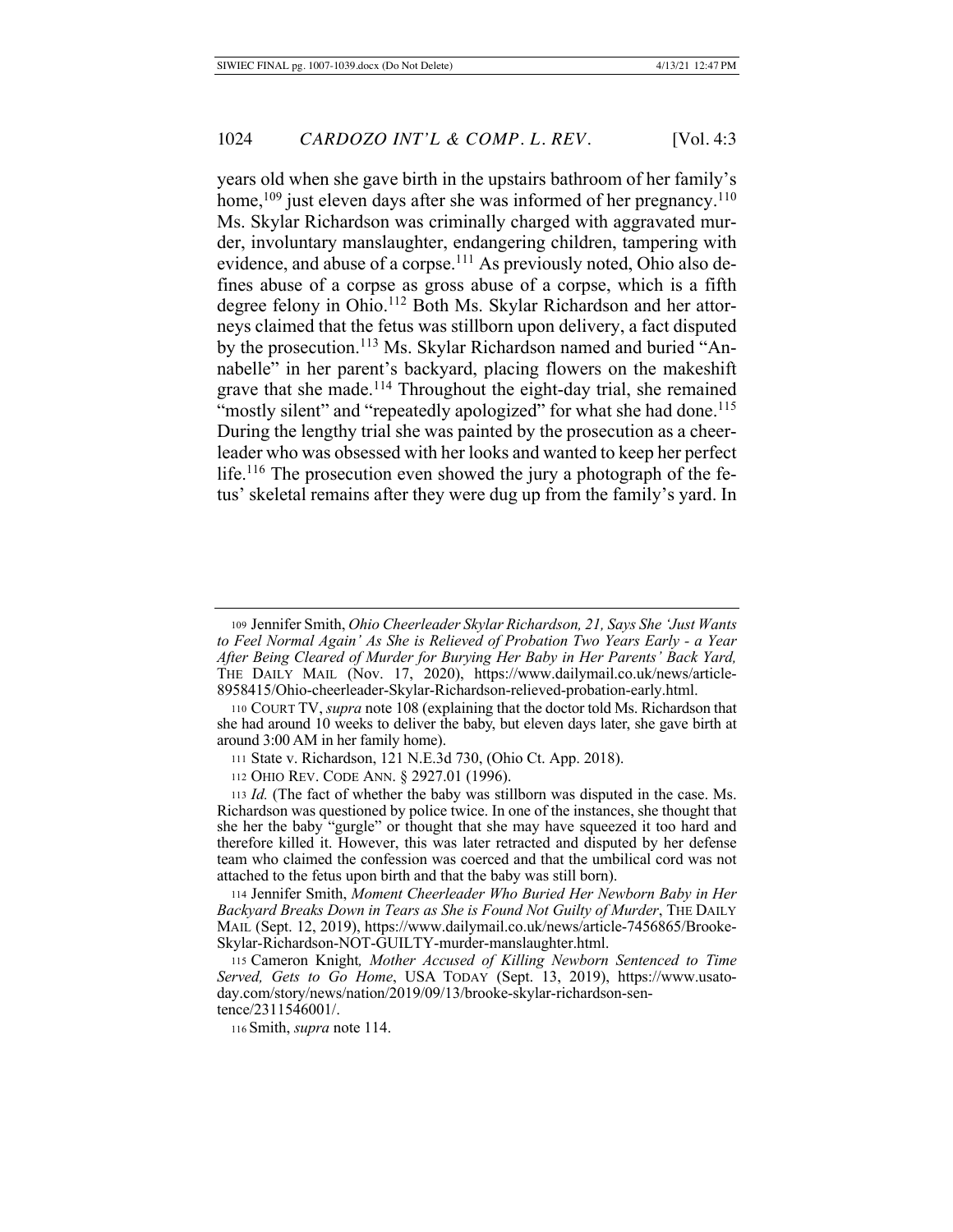the end, a jury acquitted her of all the charges except for the gross abuse of a corpse charge. $117$ 

Ms. Skylar Richardson faced up to a year in prison for this conviction.<sup>118</sup> During sentencing and after deliberating for three hours, the jury returned with two questions for the court, asking if they could "please have a simplified definition of abuse of a corpse" and if it was "against the law to bury a body in your yard without knowledge,"<sup>119</sup> showcasing the jury's own confusion about the statute's flimsy definitions. Rather than answer simply, Judge Donald Oda, took the opportunity to opine about how Ms. Skylar Richardson had acted with "grotesque disregard for life." $120$  Judge Oda also stated that the [abuse] of a corpse law] "restricted the sentence he could pass down."<sup>121</sup> Adding that, "in all of this mess that we have in this, what often gets overlooked is how precious life is," [and that] "it should be protected." $^{122}$ "It should be guarded."<sup>123</sup> He concluded by saying that "some people" may say, 'this is America, we kill unborn babies every day,' but I don't consider it that way." $124$  Ultimately, as she had no prior convictions and because she had already served seven days in prison, she was released with the equivalent of time served and probation.<sup>125</sup>

Usually, the facts that give rise to abuse of a corpse "crimes" take place while women are living their day-to-day lives. For example, Kalandra Lacy plead guilty to a charge of abuse of a corpse<sup>126</sup> after testifying to having a miscarriage in the bathroom of her workplace.<sup>127</sup> Ms. Lacy stated that, after giving birth, the baby did not move or

<sup>117</sup> WLWT Digital Staff, Jury Finds Skylar Richardson Not Guilty on 3 of 4 Charges, WLWT (Sept. 12, 2019), https://www.wlwt.com/article/jury-finds-skylarrichardson-not-guilty-on-3-of-4-charges/29017690; see also Smith, supra note 109.

<sup>118</sup> Pilar Melendez, Ohio Cheerleader Found Not Guilty of Murdering Her Newborn Baby, THE DAILY BEAST (Sept. (Sept. 13, 2019), https://www.thedailybeast.com/brooke-skylar-richardson-ohio-cheerleader-foundnot-guilty-of-murdering-her-newborn-baby.

<sup>119</sup> Smith, *supra* note 114.

<sup>120</sup> Knight, *supra* note 115.

 $121 \, Id.$ 

 $122$  *Id.* 

 $123$  *Id.* 

<sup>124</sup> *Id.* 

<sup>125</sup> Knight supra note 115; see also Melendez, supra note 118 ("That belly was her child," Knippen [the prosecutor] said, referencing Ms. Richardson's texts. "That belly was her daughter with fingers and toes and hair on her head. A child she tossed in the dirt.").

<sup>126</sup> TENN. CODE ANN. § 39-17-312 (West 2006).

<sup>127</sup> State v. Lacy, 2017 WL 1969764, at \*1 (Tenn. Crim. App. May 12, 2017).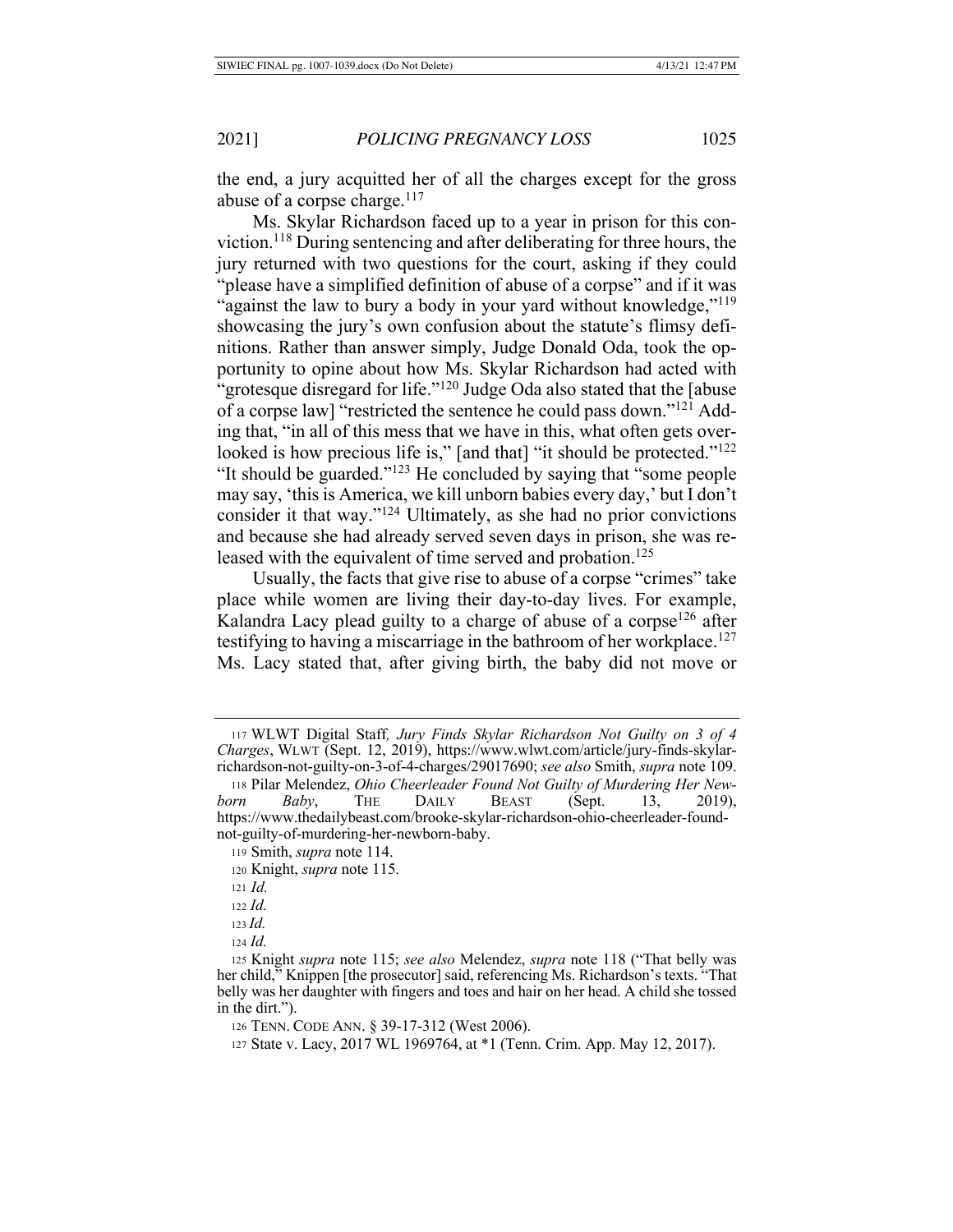produce any sounds, adding that it was "pretty small."<sup>128</sup> The fetus' remains were found by a motorist in an alley located behind the restaurant where Ms. Lacy worked.<sup>129</sup> The body, which was found inside a plastic bag, did not have an umbilical cord attached to it and looked like it had been run over by a vehicle.<sup>130</sup> Ms. Lacy, in her own words, "put the baby in the bag and put it in the dumpster,"<sup>131</sup> but denied running the body over with a car, though the prosecution claimed she had.<sup>132</sup> In their expert opinion, the medical examiners were unable to determine if the birth was live or not.<sup>133</sup> As they were unable to medically confirm whether the fetus had been born alive, Ms. Lacy was not charged with homicide and instead, was charged with abuse of a corpse, which was the only charge the State could have proven in this case.<sup>134</sup> In her defense, Ms. Lacy asked the trial court to "grant judicial" diversion so that the offense would not prevent her from obtaining a good job, so that she could provide for her other children. She said that she knew that what she did was wrong." $135$ 

Ms. Lacy's request was denied by the trial court, as such, she appealed her Shelby County Criminal Court guilty-pleaded conviction of abuse of a corpse, arguing that the trial court erred by denying her bid for judicial diversion.<sup>136</sup> As a result of the trial court's "failure to consider on the record all the factors relevant to the denial of judicial diversion as well as the trial court's consideration of irrelevant factors," the Court of Criminal Appeals concluded that Ms. Lacy was

132 State v. Lacy, 2017 WL 1969764, at \*1 (Tenn. Crim. App. May 12, 2017) (The record suggests that animals removed the body from the dumpster, and, importantly, no evidence suggests that the defendant was responsible for the damage inflicted on the body after she placed it in the dumpster).

133 *Id.* 

134 Id. ("The Medical Examiner's Office of course examined the infant and they could not determine cause of death. They could not determine whether this was a live birth or not. There was no way to say medically whether the infant had been born alive. The defendant is not charged with homicide but abuse of a corpse which was the charge that the State could have proven in this case.").

135 *Id.* at \*1, \*3 ("Following a determination that the defendant is eligible for judicial diversion, the trial court must consider "(a) the accused's amenability to correction, (b) the circumstances of the offense, (c) the accused's criminal record, (d) the accused's social history, (e) the accused's physical and mental health, and (f) the deterrence value to the accused as well as others. The trial court should also consider whether judicial diversion will serve the ends of justice—the interests of the public as well as the accused.").

136 *Id.* at \*1.

<sup>128</sup> *Id.* at \*4.

<sup>129</sup>  $Id.$  at  $*1.$ 

<sup>130</sup> *Id.* 

 $131$  *Id.*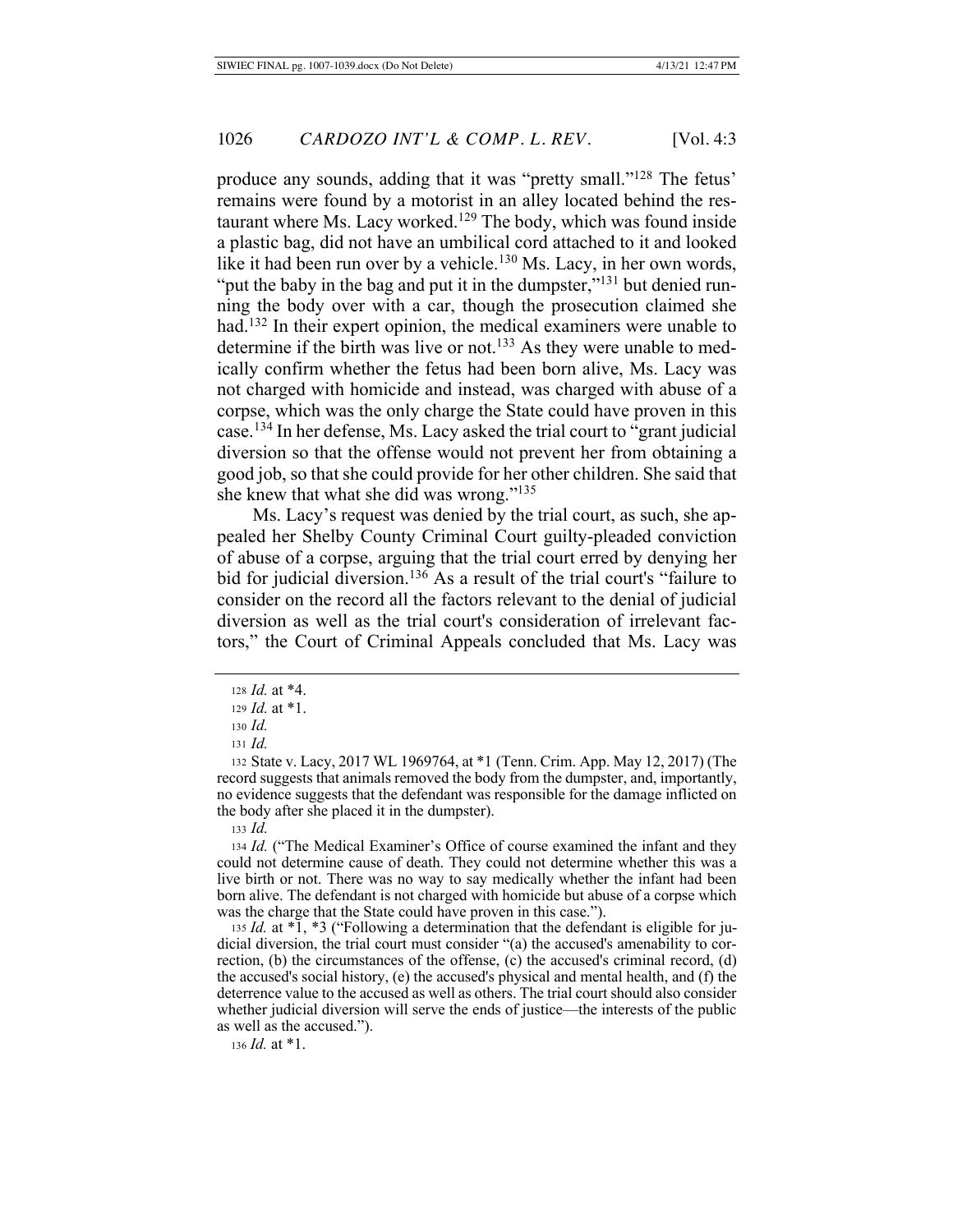entitled to judicial diversion.<sup>137</sup> The court examined both the facts of the case and how the trial court reviewed for judicial diversion, finding that the "trial court did not mention any of the applicable factors and focused exclusively on the circumstances of the offense and its own concerns about the potential of future harm to the defendant's children."<sup>138</sup> Secondly, the trial court "indicated that it had conducted 'independent research' and had weighed this research heavily in the decision to deny judicial diversion. Consequently, the ruling of the trial court is not entitled to a presumption of reasonableness, and the abuse of discretion standard of review is not appropriate."<sup>139</sup> The Court of Criminal Appeals focused on the trial court's use of "outside research" in this "same type of offense, indicating, perhaps, the need for deterrence to the defendant and others," which the appellate court found "wholly improper."<sup>140</sup>

This outside research conducted by the trial court stemmed in part from its "very, very deep concern  $\dots$  for the safety of her children that she has now, any children she may have in the future" further stating that it "want[ed] to make sure that the records were accessible and not in terms of diversion, there was no mention of any of this."<sup>141</sup> The trial court further claimed that:

There is a huge number, in terms of the increase of the number of women who are being prosecuted exactly for this same type of offense. And they are not going as far as we went on this case. They have a woman who has recently had a baby, or a miscarriage, or was pregnant and if they can find the fetus, or the baby, they are prosecuting murder one, across this country, in numbers that you would not believe. And I do not want the same thing to happen to her.<sup>142</sup>

The Court of Criminal Appeals stated that though the trial court was able to "take into account matters that are of common knowledge to every person" it may not "base [its] decisions on the existence or nonexistence of facts according to [its] personal beliefs or experiences."<sup>143</sup> This kind of judicial "outside research" as demonstrated by

```
137 State v. Lacy, 2017 WL 1969764, at *1 (Tenn. Crim. App. May 12, 2017).
```

```
138 Id. at *4.
```
142 State v. Lacy, 2017 WL 1969764, at \*1, \*2 (Tenn. Crim. App. May 12, 2017). 143 *Id.* at \*5.

 $139$  *Id.* 

<sup>140</sup> *Id.* at \*5.

<sup>141</sup> *Id.* at \*2.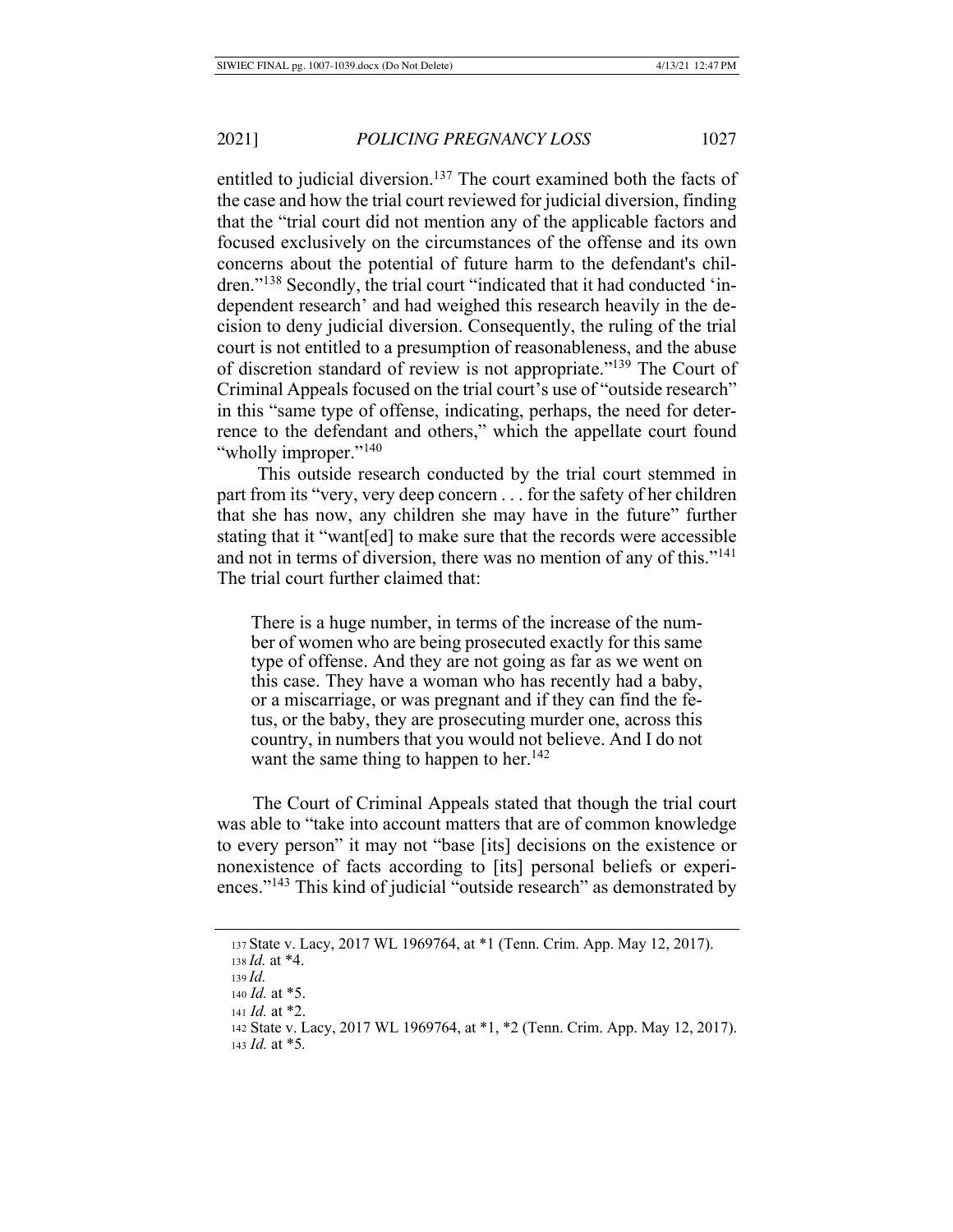the trial court, illustrates the kind of intimidation that the use of abuse of a corpse statutes may expose a defendant to. Individuals like Ms. Lacy are seemingly subjected to judicial overreach, so that their cases can serve as examples, at their personal expense. As for Ms. Lacy herself, ultimately, the judgement of the trial court denying judicial diversion was reversed<sup>144</sup> and she was resentenced to one year of probation.<sup>145</sup> However, as showcased by the Court of Criminal Appeals own decision, the concern for advocates is that any leniency in such matters is subjective and results from the cooperation of the defendant. For example, as noted by the court, Ms. Lacy did not:

[A] the to conceal her pregnancy either before or after the offense. When she went to the hospital for treatment, she told doctors that she had suffered a miscarriage. Then, when contacted by police, the defendant immediately admitted what she had done. She testified that she understood and accepted responsibility for the wrongfulness of her actions.<sup>146</sup>

Furthermore, many abuse of a corpse cases remain in the headlines. The case of Ms. Keysheonna Reed is one such example. Ms. Reed's case has been exceedingly reported on since she was first charged with two counts of abuse of a corpse in Arkansas.<sup>147</sup> Arkansas's "concealment of a corpse" statute, under which Ms. Reed was charged in 2018, repeatedly uses the term "in a manner offensive to a person of reasonable sensibilities" which includes "dismembering, submerging, or burning of a corpse."<sup>148</sup> The statute does not define a corpse.<sup>149</sup> Ms. Reed unexpectedly went into labor and gave birth in her bathroom tub in December 2017.<sup>150</sup> A medical examiner later determined that the twins Ms. Reed delivered were born dead.<sup>151</sup> Ms. Reed, who was twenty-four years old at the time, was in a "state of panic," placed the bodies in a suitcase, got into her car, and "began to pray

<sup>144</sup> *Id.* at \*6.

 $145$  *Id* 

<sup>146</sup> *Id.* at \*5.

<sup>147</sup> When Prosecutors Jail a Mother for a Miscarriage, supra note 16.

<sup>148</sup> ARK. CODE ANN. § 5-60-101 (Michie 1987).

<sup>149</sup> *Id.* 

<sup>150</sup> P.R. Lockhart, A Shooting Ended Marshae Jones's Pregnancy. Police say it's Her Fault, VOX (June 27, 2019), https://www.vox.com/identities/2019/6/27/18761652/marshae-jones-alabama-misscarriage-shooting-indictment.

<sup>151</sup> When Prosecutors Jail a Mother for a Miscarriage, supra note 16.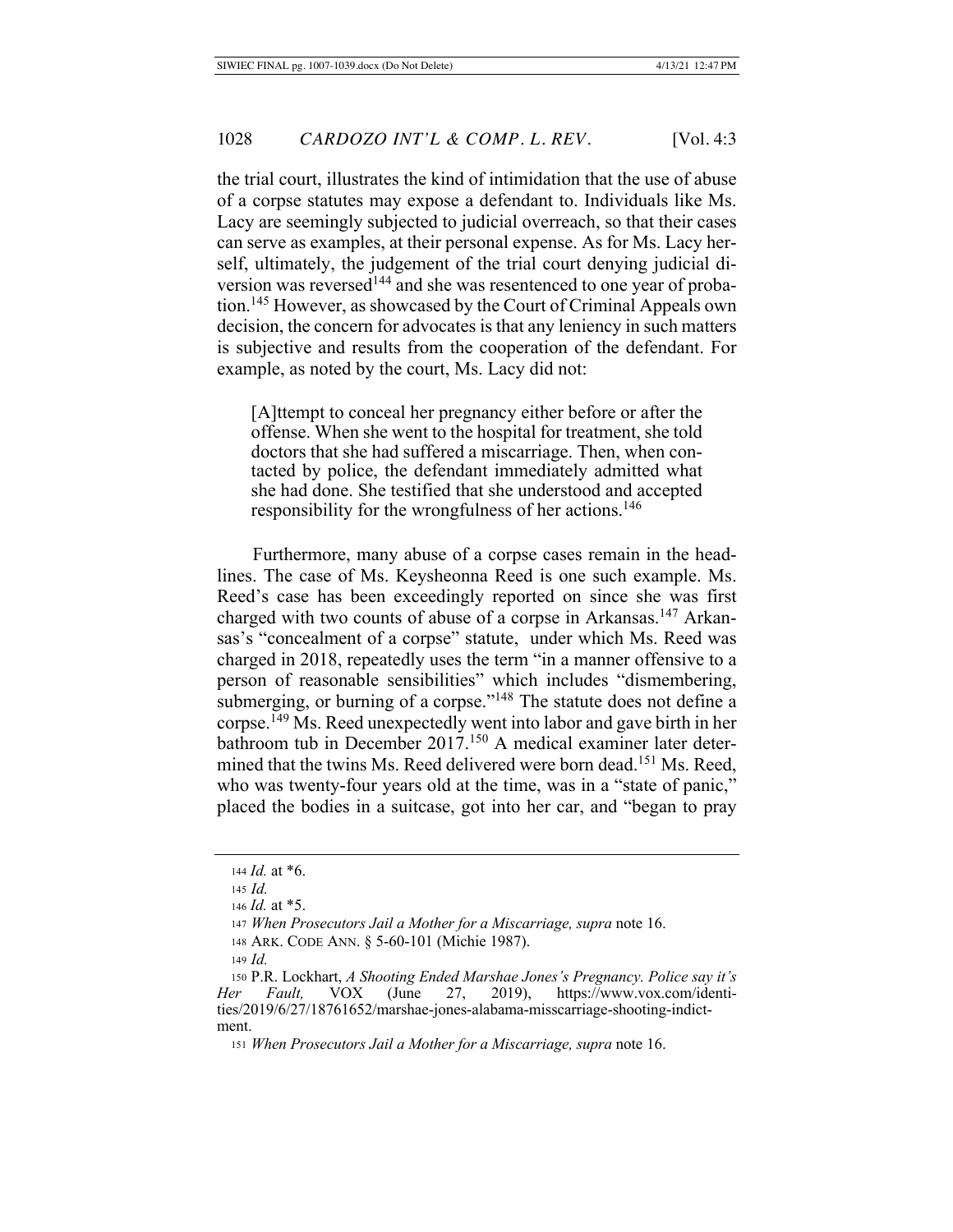and just drove"—ultimately leaving the suitcase on the side of a road. $152$ 

Following an investigation, the Cross County Sheriff's Office identified the newborn twins as being approximately thirty-two to thirty-four weeks in the gestation period.<sup>153</sup> It was frequently reported that "there were no drugs in the twins' systems" and that they died in the womb."<sup>154</sup> After Ms. Reed turned herself in, she was charged with two counts of abuse of a corpse, a felony which carries a minimum sentence of three years and up to possibly a decade in prison.<sup>155</sup> A judge set her bail at \$50,000, "a sum more than twice the per capita income for Cross County."<sup>156</sup> As evidenced by the previous examples, there is a fear of overreach, by figureheads of the criminal legal system who are oftentimes in charge of investigating these cases. For example, in the case of Ms. Reed, Detective Sergeant Jeff Nichols was one of the first to respond to the scene, and claimed to be "disturbed by it," further stating, "when you have kids of your own, it really bothers you."<sup>157</sup>

# V. LEGAL VIOLATIONS

Each of these women in the cases discussed above was criminally charged after experiencing a pregnancy loss—an event that can be traumatizing in its own right. As noted by Dr. Monica McLemore, an Associate Professor in the Family Health Care Nursing Department at the University of California, San Francisco and a clinician-scientist at Advancing New Standards in Reproductive Health ("ANSIRH"), "you have a living, breathing pregnant person who's had a loss and is now

155 When Prosecutors Jail a Mother for a Miscarriage, supra note 16.  $156$  *Id.* 

 $152$  *Id.* 

<sup>153</sup> Arkansas Woman Arrested After Babies' Bodies Found in Suitcase, KATV (March 22, 2018), https://katv.com/news/local/arkansas-woman-arrested-after-babies-bodies-found-in-suitcase.

<sup>154</sup> Woman Charged With Abuse After Stillborn Twins' Bodies Found in Suitcase, N.Y. Post (Mar. 23, 2018), https://nypost.com/2018/03/23/woman-charged-withabuse-after-stillborn-twins-bodies-found-in-suitcase/; see also P.R. Lockhart, A Shooting Ended Marshae Jones's Pregnancy. Police say it's Her Fault, VOX (June 27, 2019), https://www.vox.com/identities/2019/6/27/18761652/marshae-jones-alabama-misscarriage-shooting-indictment.

<sup>157</sup> Greg Hanlon, Stillborn Twins Found in Suitcase Along Arkansas Road, Woman Arrested, PEOPLE (Mar. 23, 2018), https://people.com/crime/stillborntwins-suitcase-arkansas-road-woman-arrested/.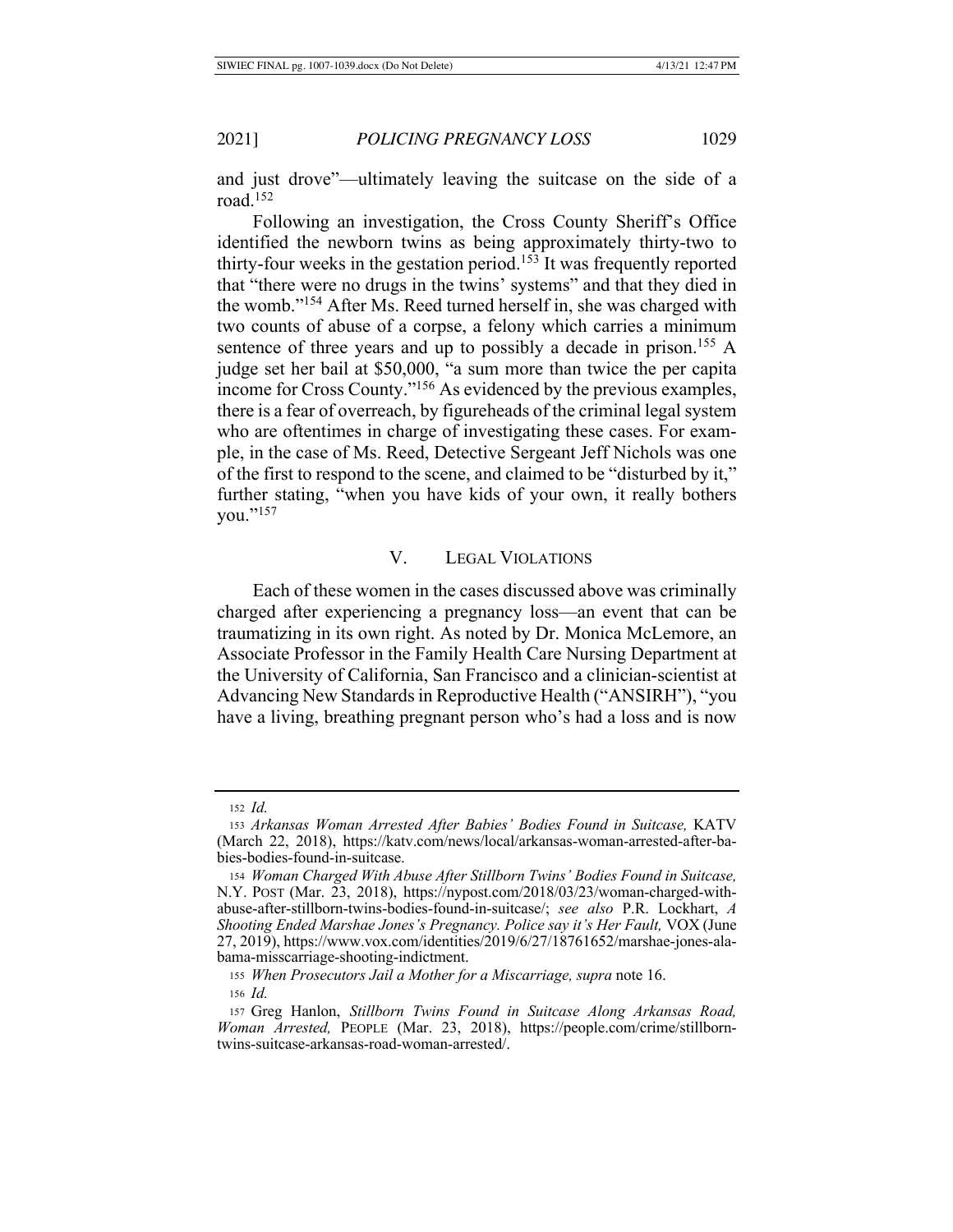being treated as a criminal."<sup>158</sup> Rather than being given the proper time to grieve and process the traumatic experience, these women are ostracized, sensationalized, and, most egregiously, punished by the criminal legal system. As echoed by Dr. McLemore, "women facing criminal charges for the outcome of their pregnancies isn't new and is part of a broader, dangerous trend that disproportionately impacts women of color and black women, in particular."<sup>159</sup> As such, expanding abuse of a corpse statutes to reach pregnancy loss can and should be rendered unconstitutional.

#### *A. Abuse of Corpse Statutes as Violations of Statutory lnterpretation*

Criminal laws are required to state explicitly and definitely what conduct is punishable, in order to adequately put citizens under their jurisdiction on notice.<sup>160</sup> Corollary to this, the rule of lenity, which is "identified as one of the oldest and most 'venerable' canons of statutory interpretation,"<sup>161</sup> states that "statutory construction.... requires a court to resolve statutory ambiguity in favor of a criminal defendant, or to strictly construe the statute against the state." $162$  Criminal statutes must therefore assist the accused<sup> $1\overline{6}3$ </sup> and are required to state explicitly and definitely what conduct is punishable.<sup>164</sup> However, these legal pillars are in tension with the broad language of abuse of a corpse statutes. $165$ 

The first step in statutory interpretation is to look to the plain language of the statute. The "plain meaning" rule dictates that "where the

161 Phillip M. Spector, *The Sentencing Rule of Lenity*, 33 TOLEDO L. REV. 511, 512  $(2002).$ 

<sup>158</sup> Kylie Cheung, How Antiabortion Laws Put Women Who Miscarry in Their Crosshairs, POPSUGAR (Oct. 9, 2019), https://www.popsugar.com/news/can-yoube-charged-with-crime-for-miscarrying-46695250.

<sup>159</sup> *Id.* 

<sup>160</sup> Alonso v. State, 228 So.3d 1093 (Ct. Crim. App. 2016).

<sup>162</sup> David S. Romantz, Reconstructing the Rule of Lenity, 40 CARDOZO L. REV. 523 (2018).

<sup>163</sup> State v. Trudell, 243 Kan. 29, 755 P.2d 511 (1988) ("A criminal statute, with its punitive effect, must be strictly construed against the State and in favor of the accused.").

<sup>164</sup> Alonso v. State, 228 So.3d 1093 (Ct. Crim. App. 2016).

<sup>165</sup> The Revised Comment to the MODEL PENAL CODE § 250.10 (1980) (The Revised Comment to the Model Penal Code  $\S 250.10$  (1980), argues that "this formulation is sufficiently broad to preclude gaps in coverage and yet sufficiently precise in its statement of the ultimate question to provide a meaningful standard of decision.").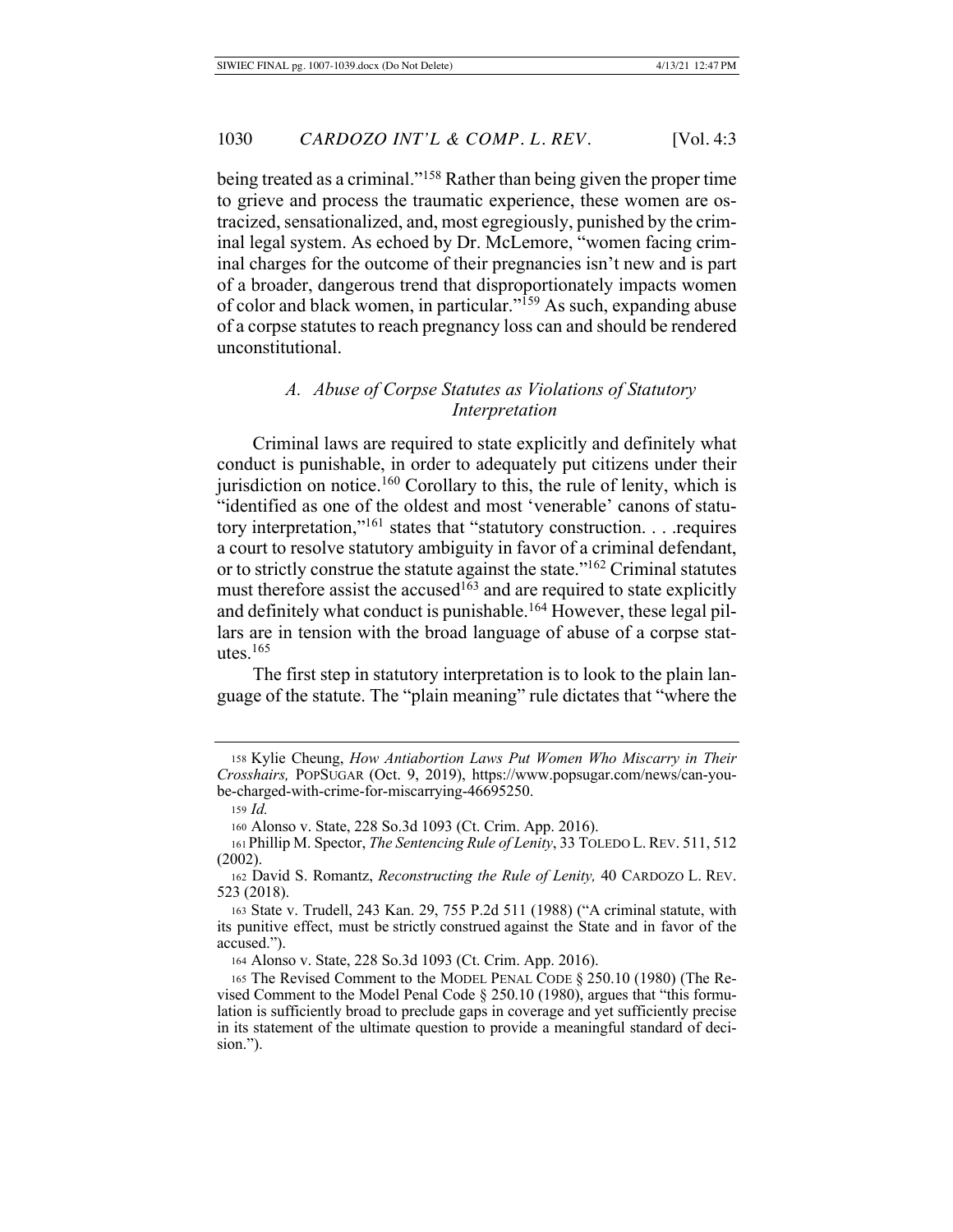language of an enactment is clear and construction according to its terms does not lead to absurd or impracticable consequences, the words employed are to be taken as the final expression of the meaning intended."<sup>166</sup> Because abuse of a corpse statutes are only enacted at the state level, their language inexorably varies. Many statutes, however, contain the seemingly broad language adopted from the Model Penal Code, which states that "except as authorized by law, a person who treats a corpse in a way that he knows would outrage ordinary family sensibilities."<sup>167</sup> Additionally, as previously explained, many statutes do not define the terms "corpse" or "dead body." The use of such broad language results in the expansive inclusion of women as victims of pregnancy prosecution, a "crime" that these statutes were not meant to codify, and which should be prohibited by the plain language of the laws.

In comparing abuse of a corpse statutes to other challenged laws based on their plain meaning that are used to criminally charge women for pregnancy loss, one can clearly see the parallels. Examples include the case of Katherine Nicole Dellis, who was charged with concealing a dead body in violation of Virginia's Code  $\S$  18.2-323.02 after she suffered a placental abruption that resulted in the death of her unborn fetus.<sup>168</sup> She wrapped the fetus in a bathmat, placed it in two trash bags, and later disposed of it.<sup>169</sup> Nonetheless, Ms. Dellis was charged and found guilty of "concealing a dead body."<sup>170</sup> Ms. Dellis moved for dismissal based on the disputed statutory definition of a "dead body."<sup>171</sup> She argued that "when reading the entirety of Code  $\S 32.1$ -249, the language distinguishes a dead body from a fetus by defining 'dead body,' 'fetal death,' and 'live birth,' as separate terms, and by identifying them separately when defining a 'final disposition," further stating that because a fetus "was never alive.... it cannot be dead." $^{172}$  Similarly, abuse of a corpse statutes repeatedly use the term "corpse," however legislatures do not readily define the term, making it unclear if it encompasses a fetus that died in the womb.<sup>173</sup> Given

<sup>166</sup> Arthur W. Murphy, Old Maxims Never Die: The "Plain-Meaning Rule" and Statutory Interpretation In the "Modern" Federal Courts, 75 CoL. L. REV. 1299  $(1975).$ 

<sup>167</sup> MODEL PENAL CODE § 250.10 (1980).

<sup>168</sup> Dellis v. Commonwealth, 2018 WL 1915460, at \*1 (Ct. App. 2018).

<sup>169</sup> Id.

<sup>170</sup> Id.

 $171$  *Id.* 

<sup>172</sup> *Id.* at \*2.

<sup>173</sup> See generally OHIO REV. CODE ANN. § 2927.01 (1996).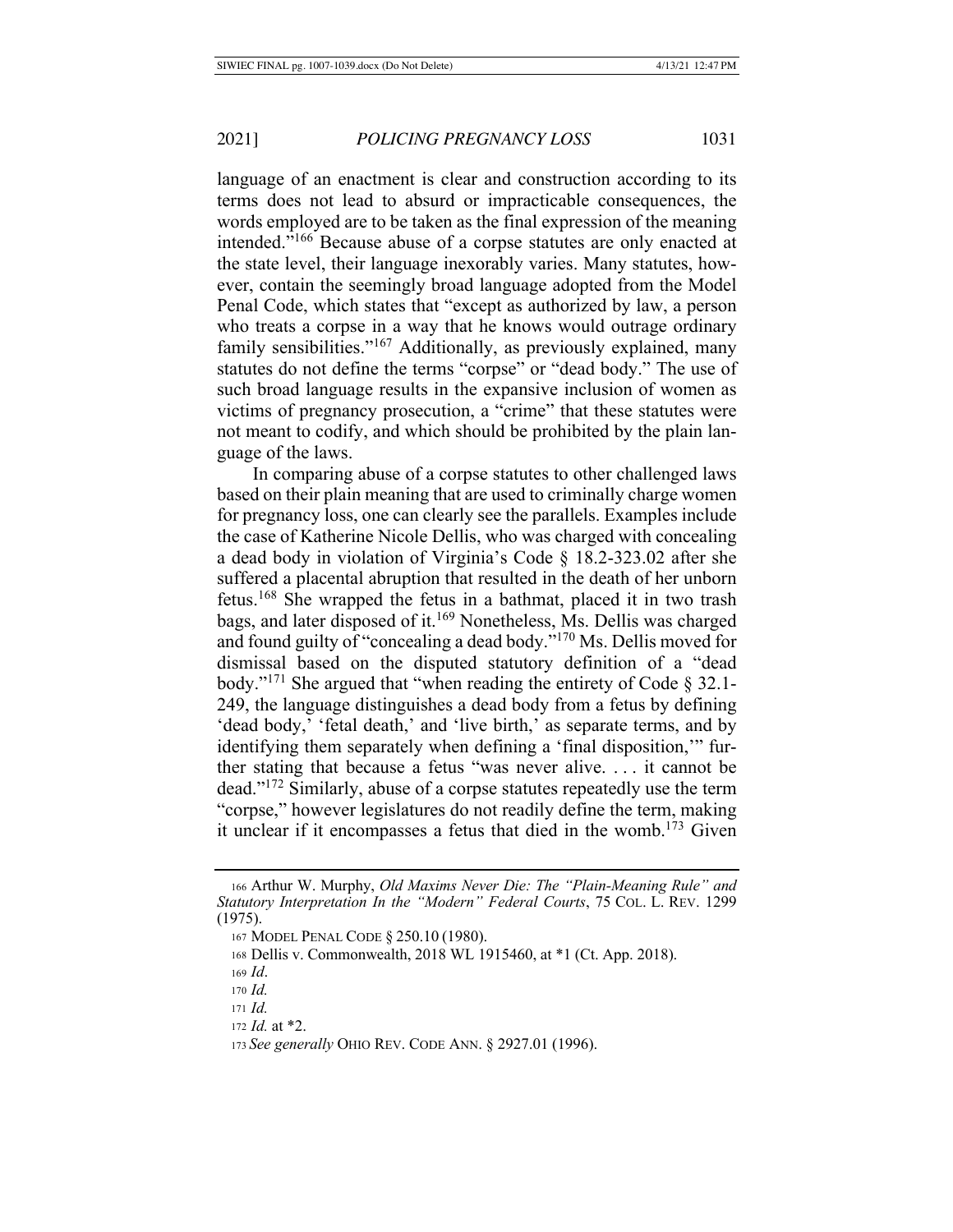this, the law does not address the plain meaning of the term corpse. Courts have a duty to construe legislation in harmony with the state constitution, if permitted by the statute's language.<sup>174</sup> For example, the Supreme Court of Arkansas held that a trial court could not, "through construction of a statute, create a criminal offense that is not in express terms created by the Legislature."<sup>175</sup>

While for prosecutors it may seem reasonable to apply abuse of a corpse statutes in instances when the fetus is born alive and then dies, and whose body is then hidden in a manner meant to be permanent; expanding the scope beyond what is reasonable can lead to absurd consequences. In state statutes where the terms "corpse" or "dead body" are not defined, the expansion of their use to encompass selfinduced abortion, stillbirth, or a miscarriage, is all the more dangerous and contrary to the purpose and meaning of the statutes at hand. As will be argued, such an interpretation of the law would render many of these statutes unconstitutionally vague and in violation of the due process right to fair notice. Because the standard of specificity for a criminal act is inherently stricter, when a statute's vagueness "threatens to inhibit the exercise of constitutionally protected rights"<sup>176</sup> it may be rendered unconstitutional. Therefore, abuse of a corpse laws that are too broad should be voided or discarded as tools to prosecute pregnant people.

#### *B. Void for Vagueness Concerns*

There have also been a number of legal challenges regarding the vagueness of abuse of a corpse statutes. The void-for-vagueness doctrine "requires that a penal statute define the criminal offense with sufficient definiteness that ordinary people can understand what conduct is prohibited and in a manner that does not encourage arbitrary and discriminatory enforcement."<sup>177</sup> As stated in one of the leading cases discussing the doctrine of void-for-vagueness, *Kolender v. Lawson*, "the doctrine focuses both on actual notice to citizens and arbitrary enforcement . . . .<sup>"178</sup> In *Kolender*, the Supreme Court found that the

<sup>174</sup> Hobbs v. Jones, 2012 Ark. 293, 8, 412 S.W.3d 844, 850 (2012) ("Because statutes are presumed to be framed in accordance with the Constitution, they should not be held invalid for repugnance thereto unless such conflict is clear and unmistakable. Moreover, when interpreting statutes, we make a de novo review, as it is for this court to decide what a statute means.").

<sup>175</sup> Arms v. State, 2015 Ark. 364, 8, 471 S.W.3d 637, 642–43 (2015).

<sup>176</sup> Colautti v. Franklin, 439 U.S. 379, 391 (1979).

<sup>177</sup> Kolender v. Lawson, 461 U.S. 352, 357 (1983).

<sup>178</sup> Id.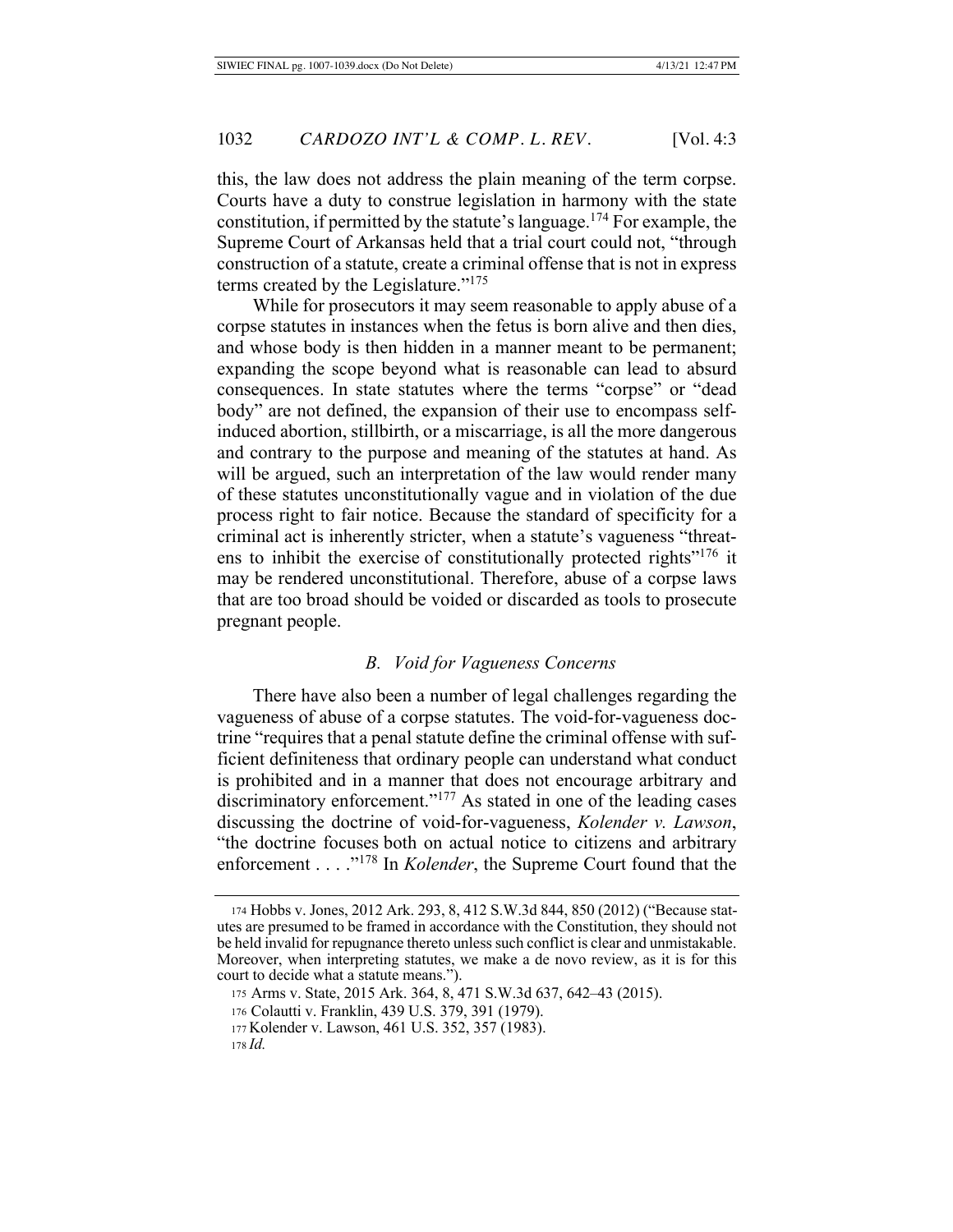criminal statute at issue, which required individuals stopped by police to provide "credible and reliable" identification, was "unconstitutionally vague on its face because it encourage[d] arbitrary enforcement by failing to describe with sufficient particularity what a suspect must do in order to satisfy the statute." $179$  That is, it failed to state with sufficient particularity what type of identification would pass police muster or not. As such, a law that fails to provide such clarity violates fundamental guarantees of due process.<sup>180</sup> The Supreme Court has held that "[a] statute which either forbids or requires the doing of an act in terms so vague that men of common intelligence must necessarily guess at its meaning and differ as to its application violates the

first essential of due process of law." $181$ As related to the realm of reproductive rights and abortion, vagueness challenges are "subject to a stricter standard since.... the right to an abortion is a constitutionally protected right."<sup>182</sup> In *City of Akron v. Akron Center for Reproductive Health, Inc. the Supreme Court de*termined that an Akron ordinance, which required physicians who performed abortions to "insure that the remains of the unborn child are disposed of in a humane and sanitary manner," was unconstitutionally vague.<sup>183</sup> The state in *Akron* maintained that the purpose of the ordinance was to "preclude the mindless dumping of aborted fetuses on garbage piles."<sup>184</sup> However, the Supreme Court affirmed the Court of Appeals ruling, stating that the law violated the Due Process Clause because "the phrase 'humane and sanitary'... does not suggest a possible intent to mandate some sort of 'decent burial' of an embryo at the earliest stages of formation."<sup>185</sup> The Court also refused to sever the term "humane" from the statute finding that "[t]he uncertain meaning

184 City of Akron at 451.

<sup>179</sup> *Id.* at 359-62.

<sup>180</sup> See generally Kolender v. Lawson, 461 U.S. 352 (1983).

<sup>181</sup> Connally v. Gen. Constr. Co., 269 U.S. 385, 391 (1926).

<sup>182</sup> Joseph E. Bauerschmidt, Mother of Mercy-Is This the End of RICO-Justice Scalia Invites Constitutional Void-for-Vagueness Challenge to RICO Pattern, 65 NOTRE DAME L. REV. 1106, 1116 (1990).

<sup>183</sup> See City of Akron v. Akron Center for Reproductive Health, Inc., 462 U.S. 416 (1983) (overruled on other grounds by Planned Parenthood of Southeastern Pennsylvania v. Casey, 505 U.S. 833 (1992), invalidated a provision of an Ohio city ordinance requiring that all abortions performed after the first trimester of pregnancy performed in a hospital); see also Trustees of Indiana Univ. v. Curry, 918 F.3d 537, 552 (7th Cir. 2019) (dissent finding that "The majority writes that *Akron* was "overruled" by Planned Parenthood of Southeastern Pennsylvania v. Casey, 505 U.S. 833 (1992), but Casey did not overrule any portion of *Akron* dealing with the vague criminal statute on fetal remains.").

<sup>185</sup> Id.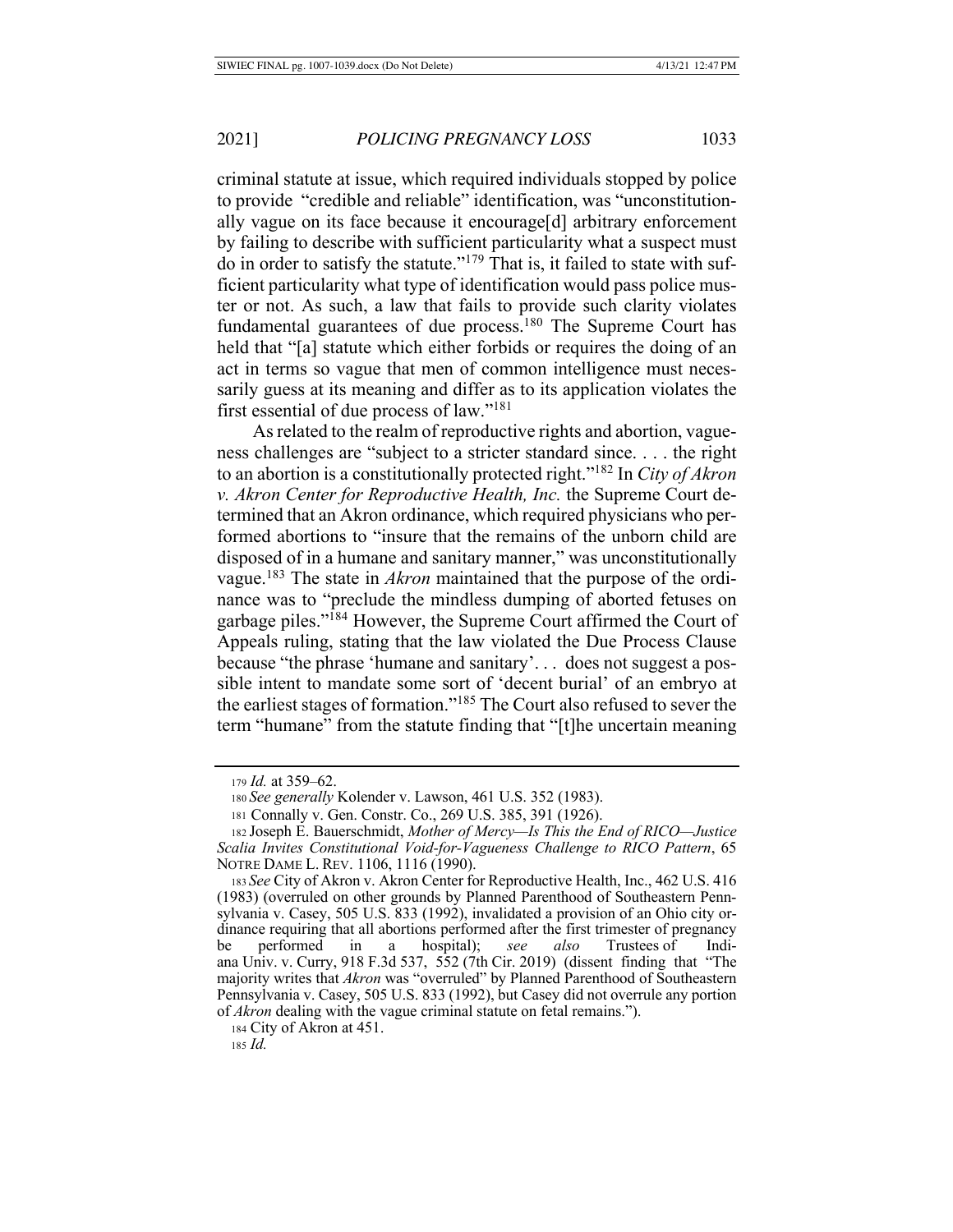of the phrase 'humane and sanitary' leaves doubt as to whether the city would have enacted [the statute] with the word 'sanitary' alone" and that the city could therefore "enact more carefully drawn regulations."<sup>186</sup> As the ordinance failed to give the doctors "fair notice that his contemplated conduct is forbidden," the Court ruled that "this level of uncertainty is fatal where criminal liability is imposed."<sup>187</sup>

Turning to abuse of a corpse laws, challenges have been mounted against the element of the statutes, which impose criminal liability depending on if the individual's acts outrage "reasonable community" sensibilities."<sup>188</sup> In the case State v. Glover, such a challenge failed. In *Glover*, the trial court found the Ohio abuse of a corpse statute, which charged the defendant with gross abuse of a corpse as unconstitutionally vague.<sup>189</sup> The trial court determined that "due process requires the courts to subject R.C. 2927.01(B), heightened scrutiny for clarity because it imposes strict liability."<sup>190</sup> On appeal, the Court of Appeals of Ohio ruled that the trial court erred in its conclusion, finding that even though the trial court may have reached its determination "because" [the] statutory offense fails to identify a culpable mental state as an element of the crime.... the absence of such language does not necessarily determine whether the statute imposes strict liability for its violation."<sup>191</sup> It reasoned that just because the definition of the statute, which as previously mentioned R.C.  $2927.01(B)$  "impliedly requires proof that the accused recklessly treat [ed] a human corpse in a way that would outrage reasonable community sensibilities" did not lack an "ascertainable standard measured against reasonable community sensibilities. . . .determined by the trier of fact."<sup>192</sup> The court further declared that the words "treat," "human corpse," "way," "outrages," and "sensibilities" are commonly understood by persons of "common intelligence."<sup>193</sup> The court determined that "in the area of obscenity, courts have consistently approved legislation that required a factfinder to apply contemporary community standards, the *Glover* court [therefore] concluded that the Ohio statute was not unconstitutionally vague."<sup>194</sup>

<sup>186</sup> *Id.* at 452.

<sup>187</sup> Id. at 451.

<sup>188</sup> See OHIO REV. CODE ANN. § 2927.01 (1996).

<sup>189</sup> State v. Glover, 479 N.E.2d 901, 902-903 (Ohio Ct. App. 1984).

<sup>190</sup> *Id.* at 902.

<sup>191</sup> *Id.* at 902-03.

<sup>192</sup> *Id.* at 902.

<sup>193</sup> *Id.* at 904.

<sup>194</sup> Dougan v. State, 912 S.W.2d 400, 403-04 (Sup. Ct. Ark. 1995).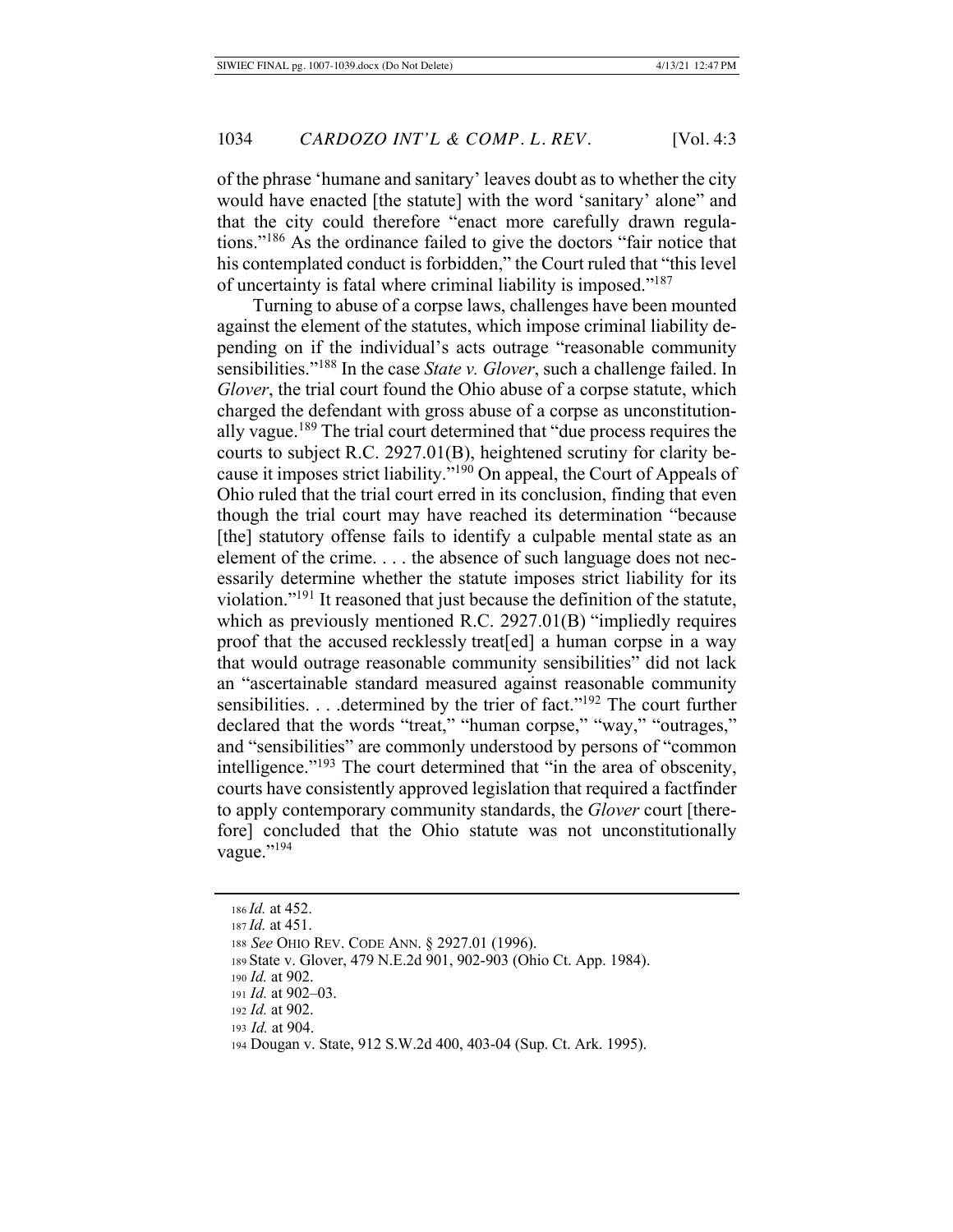The court in *State v. Glover* based its ruling in part on the premise that "a criminal statute is not void for vagueness simply because it requires persons to conform to imprecise but comprehensible normative standards. A statute is vague because it specifies no standard of conduct at all."<sup>195</sup> However, as the Ohio abuse of a corpse statute intrudes on the fundamental liberty and privacy rights of persons who have recently given birth, the statute's vagueness should be scrutinized under a heightened standard. Though the Glover court determined that the standard was commonly understood, they did not address the statute's lack of notice, nor its applicability to situations such as pregnancy loss.<sup>196</sup> Because of this failure, innocent persons suffer needlessly and are forced to face the criminal legal system.

The effects of this failure—to define the terms—was evidenced in the case of Ms. Amy Detlor, who gave birth to a baby boy in her grandmother's home. After giving birth, Ms. Detlor proceeded to wrap the baby up in a towel and drove the baby to her parents' home, during which she stopped to get food. Upon getting to her parents' home, she realized the baby had stopped breathing and she disposed of the body.<sup>197</sup> Thereafter, in *State v. Detlor*, Ms. Detlor was charged with twelve months in prison under a conviction of gross abuse of a corpse in Ohio; her prison term totaled five years for all of the charges.<sup>198</sup> In the case of *Commonwealth v. Smith*, the issue before the Pennsylvania Superior Court was "whether a person who knowingly leaves a corpse to rot, without making proper arrangements for a proper burial has 'treat[ed] a corpse in a way that [s]he knows would outrage ordinary family sensibilities."<sup>199</sup> The case is unique, as it deals with the application of an abuse of a corpse statute in regard to a fully formed threeyear old child rather than a fetus. The plaintiff, Clarice Smith, was characterized by the court as a "habitual user of cocaine [who] had a history of neglecting her three-year-old daughter, who died of malnutrition..." whose "decomposed and mummified body of the girl was found in a kneeling position at the foot of her bed with her head laying over her folded hands on the bed."200 Ms. Smith stated that she concealed her daughter's body because she was "afraid and

<sup>195</sup> Id. ("For this statutory offense, R.C. 2901.22(C) defines the implied element of recklessness.").

<sup>196</sup> See generally State v. Glover, 479 N.E.2d 901, 902-903 (Ohio Ct. App. 1984). 197 State v. Detlor, 2007 WL 1390654, at \*1 (Ct. of App. Ohio May 14, 2007).

<sup>198</sup>  $Id.$  at  $*1-2.$ 

<sup>199</sup> Commonwealth v. Smith, 567 A.2d 1070, 1073 (Pa. Super. Ct. 1989). 200 *Id.* at 1071.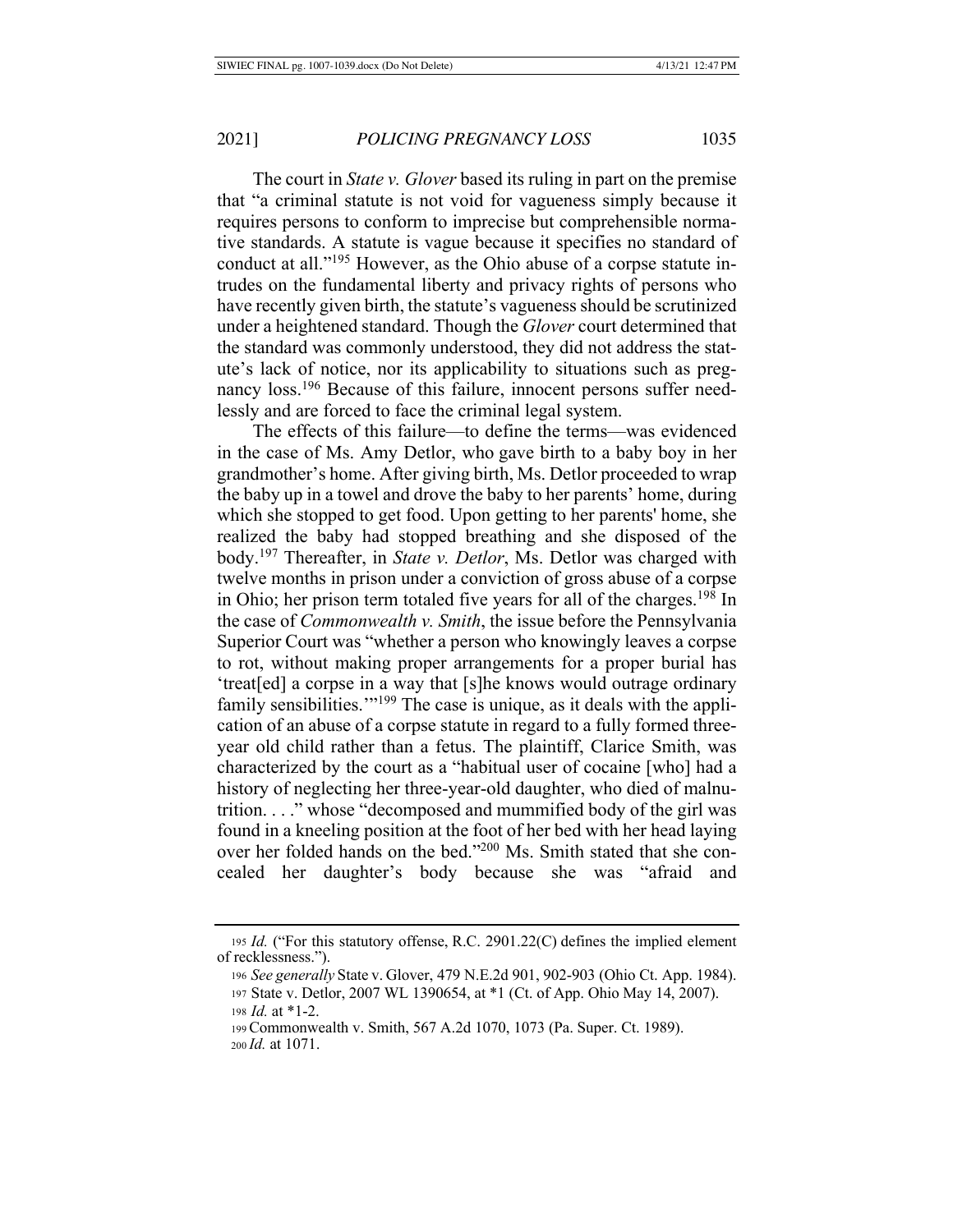confused."<sup>201</sup> The Superior Court found Ms. Smith guilty for abuse of a corpse and the Pennsylvania Court of Appeals affirmed Ms. Smith's conviction, noting that "the purpose of drafting the statute in a very broad and general language was to insure that offenses such as concealing a corpse came within the purview of the statute." $202$ 

Regarding vagueness, it is therefore possible to argue that the statutes are so vague that they do not give a "person of common intelligence" fair warning of what conduct might be prohibited.<sup>203</sup> For example, the "reasonable community sensibilities" can be construed in a myriad of ways depending on one's own "reasonable," "community," "sensibilities"—the standard for abuse of a corpse in some states. Within the legal field, most understand the term *reasonable* to be defined within the reasonable person standard, which is a legal standard used in negligence cases.<sup>204</sup> The standard "reasonable community sensibilities," has been referred to by courts using seemingly expansive definitions such as:

[c]ommunity mores concerning the proper treatment of a corpse are not  $\dots$  esoteric or otherwise difficult to discern. Irrespective of one's religious views, and even if one is an atheist or an agnostic, it is almost universally understood that the bodies of the dead are to be treated with the utmost respect and in a manner that will not inflict any more emotional pain upon the wounded hearts of friends and mourners.<sup>205</sup>

These terms and definitions are seemingly discretionary, leading to a number of possible determinations by prosecutors and courts, as well as opportunity for misapplication.

Additionally, the conduct in these statutes can sometimes lack a definition and is at times based on a "communal" understanding of

<sup>201</sup> *Id.* at 1073.

<sup>202</sup> *Id.; see also* Dougan v. State, 912 S.W.2d 400, 404 (Sup. Ct. Ark. 1995) ("The *Smith* court reasoned that by concealing the corpse, Smith allowed it to be eaten by rodents and become mummified, and that her conduct constituted an outrage to ordinary family sensibilities.").

<sup>203</sup> State v. Glover, 479 N.E.2d 901, 904 (Ohio Ct. App. 1984) ("A criminal statute is not void for vagueness simply because it requires a person to conform to an imprecise but comprehensible normative standard. A statute is vague because it specifies no standard of conduct at all.").

<sup>204</sup> CORNELL LAW SCHOOL DICTIONARY ("The hypothetical reasonable person behaves in a way that is legally appropriate. Those who do not meet this standard that is, they do not behave at least as a reasonable person would—are considered negligent and may be held liable for damages caused by their actions.").

<sup>205</sup> Condon v. Wolfe, 310 Fed. App'x. 807, 822 (6th Cir. 2009).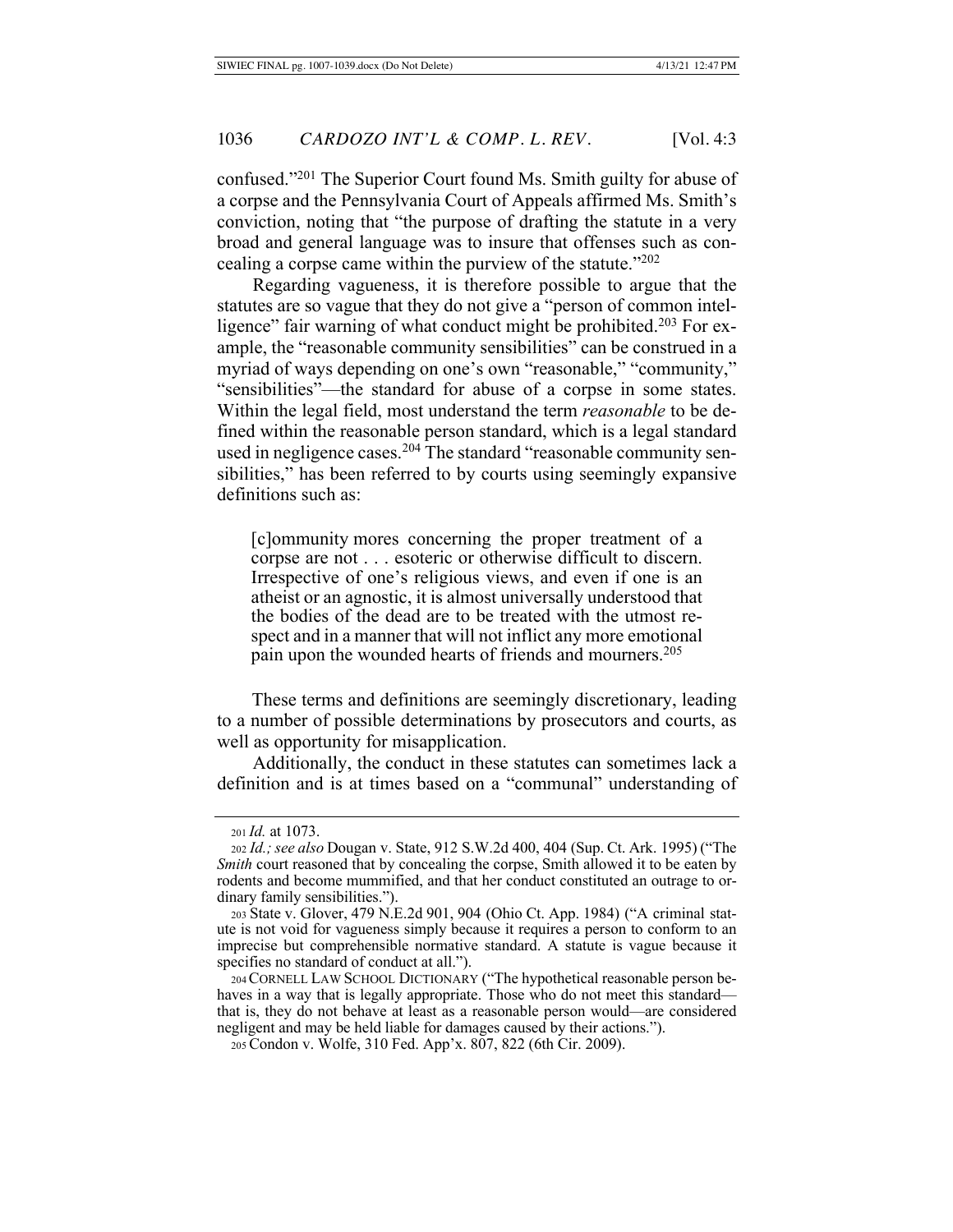values—which within the realm of reproductive access, varies widely. One can argue that these terms are "so vague that men of common intelligence must necessarily guess at its meaning and differ as to its application,"<sup>206</sup> as such, they violate due process of law.<sup>207</sup> The right to choose how one gives birth, including how to handle the body, should be based on an individual's own values—without the obstructive intrusion from the government, as the Court held that "it is a promise of the Constitution that there is a realm of personal liberty which the government may not enter."<sup>208</sup> Yet, by not addressing the need for the higher scrutiny, there appears to be acceptance of imposing government intrusion post-birth, without those specified standards. Instead, the courts apply a seemingly too deferential, and an almost subjective standard, about what is right and wrong within the context of childbirth when taking into account the defendant's behavior regarding remorse and previous history. For example, in the case of Ms. Detlor, the trial court opined about she "lack[ed] remorse for her actions, as well as Detlor's admitted, albeit *uncharged past drug abuse*, which was documented in a pre-sentencing investigation report." $209$ 

Although Ohio's abuse of a corpse statute has so far been upheld against claims that it is unconstitutionally vague or overbroad,  $2^{10}$  because the application of the law is not clearly defined, prosecutors are afforded great leeway in determining how and when to use such laws to punish individuals for pregnancy  $\overline{loss}^{211}$ . This lack of specificity has unquestionably added to the confusion surrounding the utilization of these laws to prosecute pregnant people, leading states to have to wrestle with how to penalize those who treat the dead with what they deem is disrespectful. This, along with a number of other statutes that are

<sup>206</sup> Lanzetta v. State of N.J., 306 U.S. 451, 453 (1939).

<sup>207</sup> *Id.* 

<sup>208</sup> Planned Parenthood of Se. Pennsylvania v. Casey, 505 U.S. 833, 847, 849  $(1992).$ 

<sup>209</sup> State v. Detlor, 2005 WL 3455139, at \*5 (Ct. of App. Ohio Dec. 19, 2005) (emphasis added).

<sup>210</sup> State v. Hopfer, 679 N.E.2d 321, 328-29 (Ohio App. 2d 1996).

<sup>211</sup> Sady Doyle, When a Miscarriage Becomes a Crime, ELLE (Apr. 17, 2017), https://www.elle.com/culture/career-politics/a44552/when-a-miscarriage-becomesa-crime/ ("Increasingly, states are dredging up antiquated laws, often laws intended to punish illegal abortion providers or penalize abusers for causing miscarriages, to investigate and sometimes jail women whose pregnancies ended under suspicious circumstances.").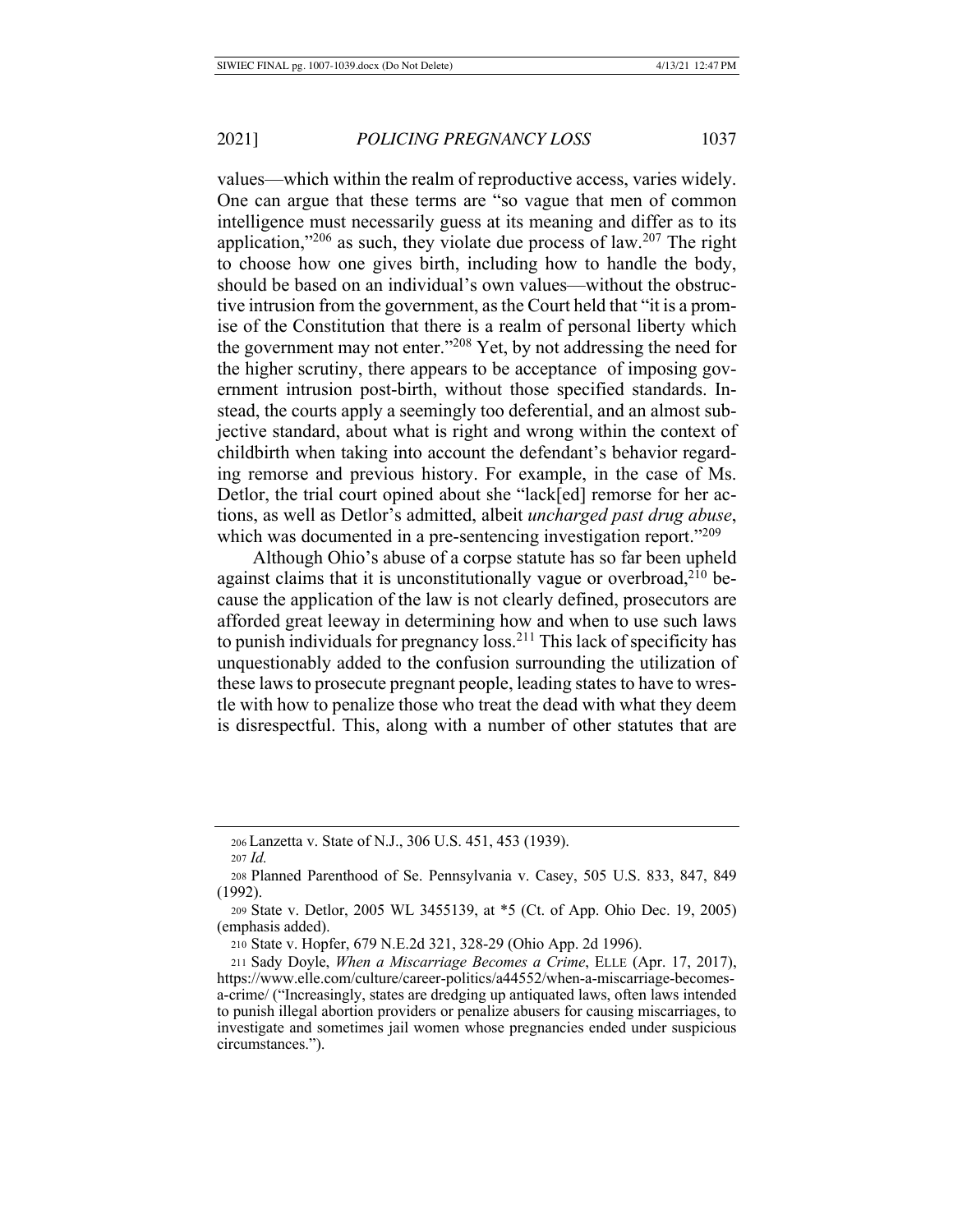used to penalize women for their reproductive choices, perpetuates a pro-life movement and narrative.<sup>212</sup>

#### VI. CONCLUSION

As stated, the application of abuse of a corpse statutes to cases of pregnancy loss will often lead to absurd consequences. Within the limits of the criminal legal system, in order to reform, an option would be to follow the lead of state prosecutors who have made public pledges in response to the abortion bans in states across the United States, including in Alabama, Arkansas, Georgia, Kentucky, Louisiana, Mississippi, Missouri, Ohio, and Utah.<sup>213</sup> These figures have all taken a sort of "vow" toward the goal of "deliberate inaction." For example, in Michigan, Attorney General Dana Nessell pledged should Roe v. Wade be overturned, and the ban on abortion be once again in effect, that "she would not prosecute a woman for having one or her doctor for providing one." $214$ 

Additionally, the District Attorney of Salt Lake County, Sam Gill, has said that he would not enforce the state's eighteen week ban on abortion and a collective forty-two prosecutors released a statement, which claimed that "laws that revictimize and retraumatize victims are unconscionable. It is a prosecutor's obligation to protect and seek justice on behalf of all members of our community, including victims who are often the most vulnerable and least empowered."215 This was in response to the state's continued assault on abortion bans and determination to uphold both the Constitution of the United States, their own states, and to "not prosecute women who obtain abortions and health care professionals who provide treatment is not predicated on these concerns alone."<sup>216</sup> If the view of these prosecutors regarding

<sup>212</sup> Punishing Women for Their Behavior During Pregnancy, CRR, http://reproductiverights.org/sites/crr.civicactions.net/files/documents/pub\_bp\_punishingwomen.pdf (last visited Mar. 15, 2021) ("Pregnant women are being civilly committed or jailed, and new mothers are losing custody of their children even when they would be capable parents. Meanwhile, state legislators have repeatedly introduced substance abuse and child welfare proposals that would penalize only pregnant

women with addiction problems."). 213 See Cynthia Greenlee, Meet the Prosecutors Resisting America's Frightening New Abortion Bans, THE NATION (Dec. 3, 2019), https://www.thenation.com/arti-

cle/archive/prosecutors-abortion-roe/.

 $214$  *Id.* 

<sup>215</sup> Joint Statement From Elected Prosecutors, FAIR AND JUST PROSECUTION (June 2019), https://fairandjustprosecution.org/wp-content/uploads/2019/06/Joint-Statement-from-Elected-Prosecutors-on-Abortion-Laws-FINAL.pdf.

 $216$  *Id.*